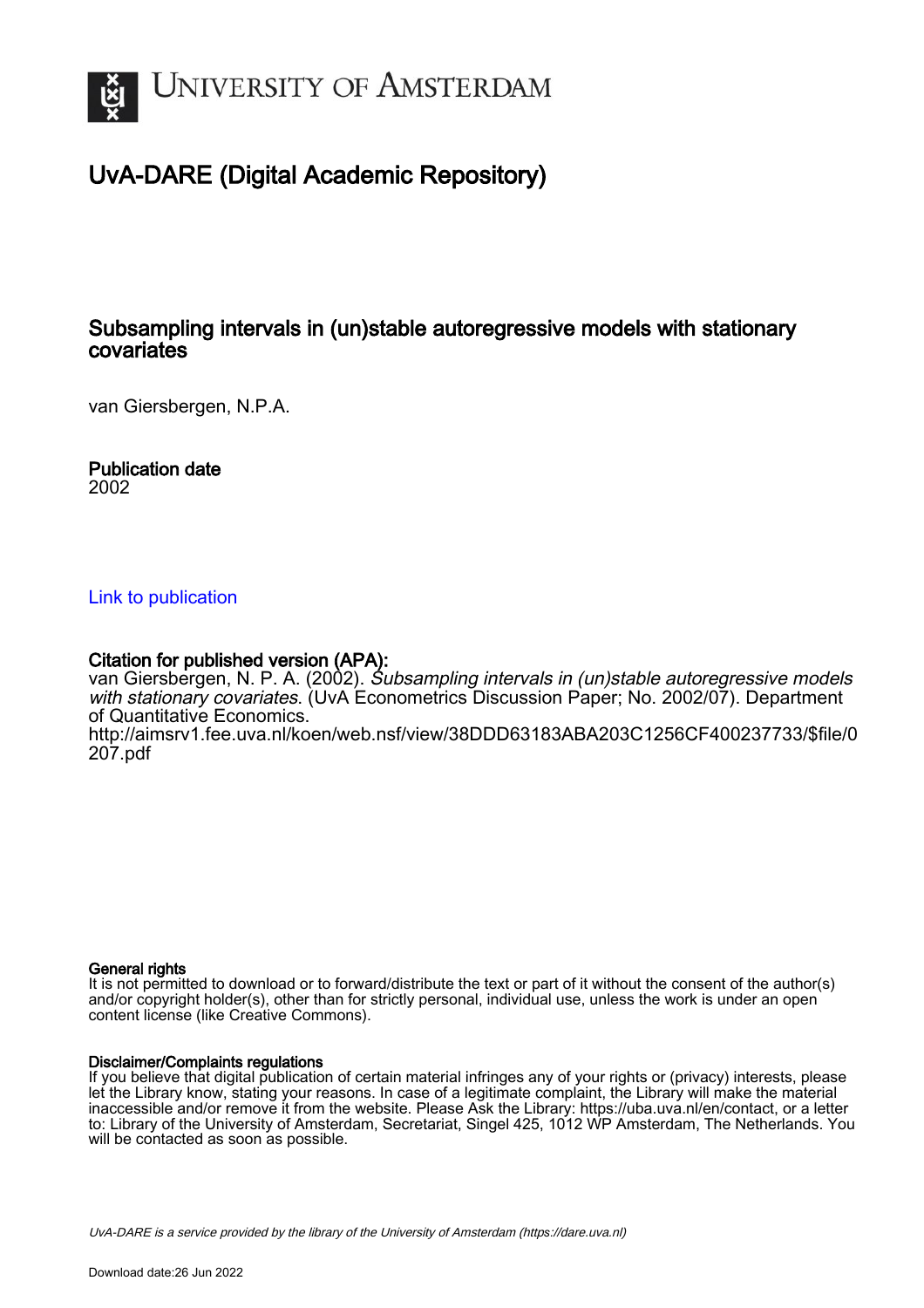

Discussion Paper: 2002/07

# Subsampling intervals in (un)stable autoregressive models with stationary covariates

Noud P.A. van Giersbergen

**www.fee.uva.nl/ke/UvA-Econometrics** 

Department of Quantitative Economics Faculty of Economics and Econometrics Universiteit van Amsterdam Roetersstraat 11 1018 WB AMSTERDAM The Netherlands

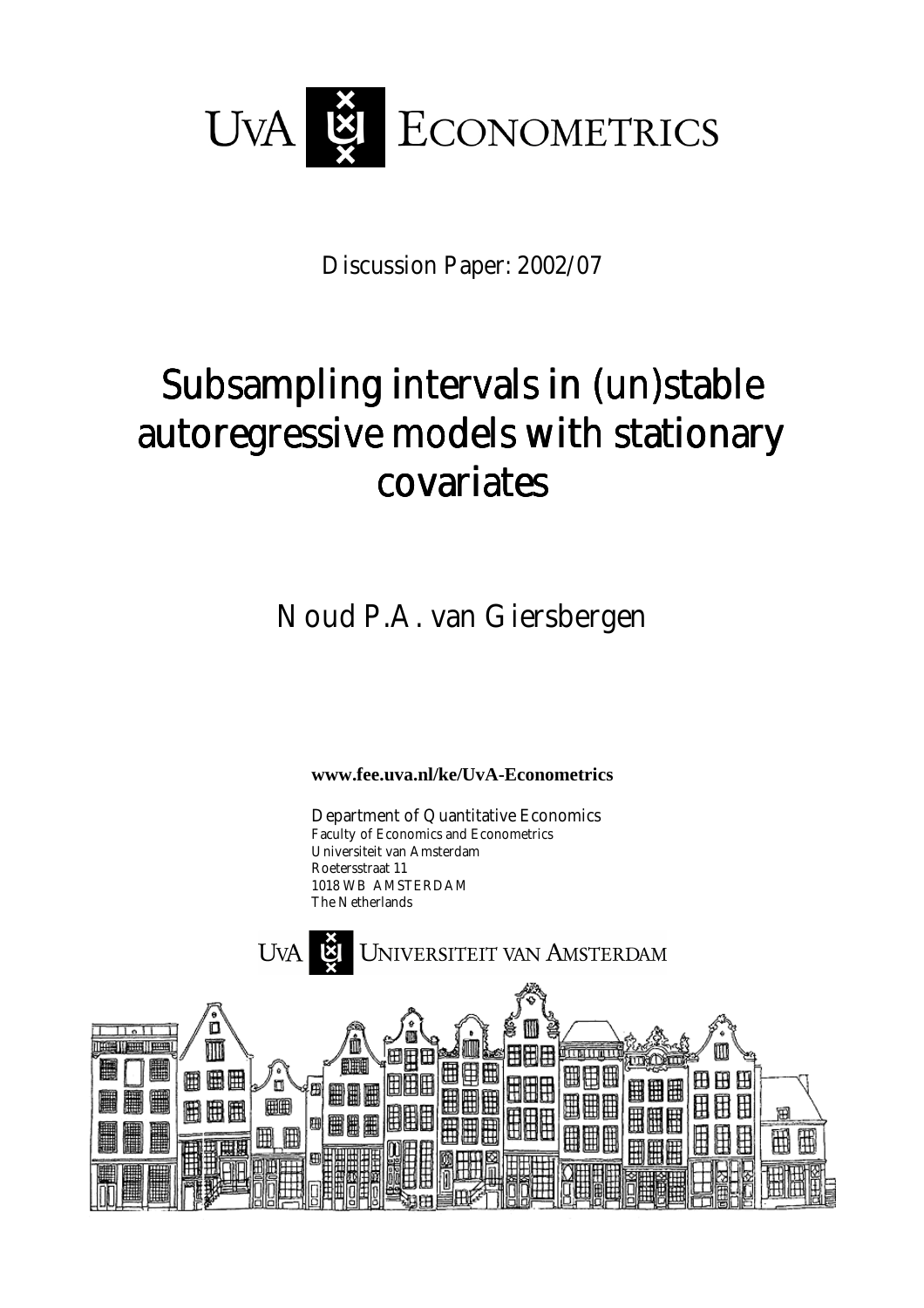## Subsampling Intervals in (Un)Stable Autoregressive Models with Stationary Covariates

Noud P.A. van Giersbergen Department of Quantitative Economics, University of Amsterdam Roetersstraat 11 1018 WB Amsterdam The Netherlands Tel: +31-20-5254117 Fax: +31-20-5254349 E-mail: nvg@fee.uva.nl

October 9, 2002

#### **Abstract**

This paper considers confidence intervals based on the subsampling approach for the largest root in possibly unstable AR(*p*) models with stationary exogenous regressors. The subsampling approach proposed by Politis and Romano (Annals of Statistics, 1994), is able to deal with discontinuities in the asymptotic distribution of a (studentized) estimator. We show that inference based on subsampling intervals is asymptotically correct. The finite-sample behavior of the subsampling approach is investigated by a small simulation study. It turns out that an equal-tailed subsampling interval based on a calibration rule leads to accurate inference in samples of size 100.

*JEL classification*: C12; C15; C22

*Keywords*: autoregressive models, confidence intervals, stationary covariates, subsampling, unit roots.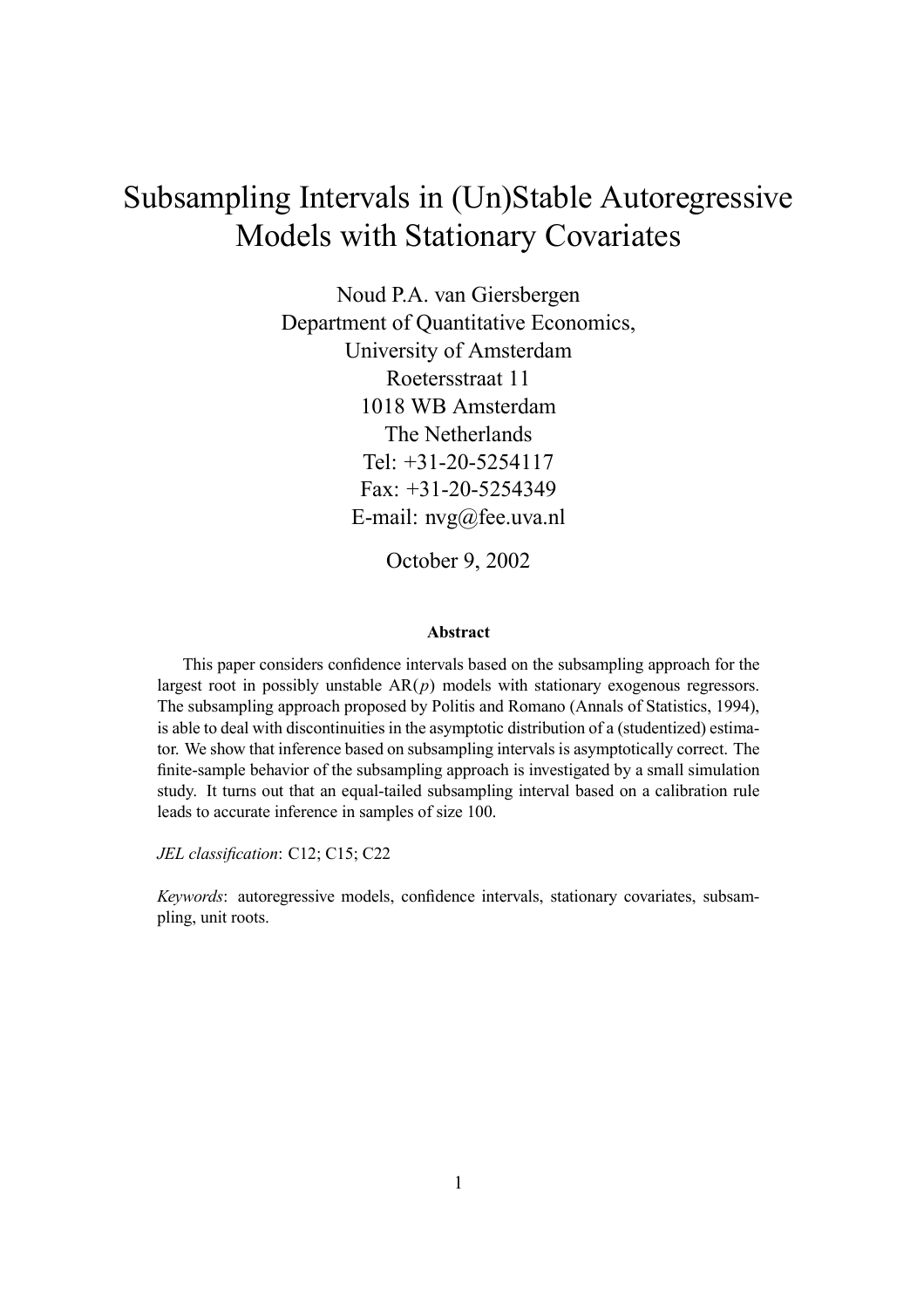#### **1 Introduction**

The literature on the construction of asymptotically valid confidence intervals with accurate finite-sample performance in possibly unstable dynamic regression models is very limited due to the fact that the asymptotic distribution depends in a discontinuous way upon the largest root in the model. Although some progress has been made in the first-order autoregressive  $AR(1)$ – model, see for instance Andrews (1993) and Stock (1991), to date, there exists no accurate inference procedure without specific distributional assumptions in general (un)stable dynamic regression models. The bootstrap, which was introduced two decades ago by Efron (1979), was hoped to be a general inference procedure with good small-sample properties. However, Basawa *et al.* (1991) have shown that confidence intervals based on the residualbased bootstrap fail in the unstable AR(1) model, i.e. the asymptotic coverage probabilities of the bootstrap confidence intervals do not converge to the desired nominal confidence level. In effect, the residual-based bootstrap fails because the  $AR(1)$  coefficient cannot be estimated with sufficient precision. By exploiting the duality between hypothesis testing and confidence intervals, Hansen (1999) has shown that valid confidence intervals for the AR(1) coefficient can be obtained by inverting a bootstrap test. However, his approach is quite specific and its validity depends on the fact whether the correct number of unit roots is imposed upon the model. It is only recently, that a general inference tool based on the idea of subsampling for weakly dependent ( $\alpha$ -mixing) time series was introduced by Politis and Romano (1994). The main attraction of this subsampling approach is its ability to handle the earlier mention discontinuity of the asymptotic distribution. In addition, subsampling inference is consistent even in the presence of heteroskedasticity and (short-run) model misspecification; see e.g. Politis *et al.* (1997). Romano and Wolf (2001) extend the theory of subsampling to possibly unstable  $AR(p)$  models. From their analysis it appears that subsampling works if a properly normalized estimator has a non-degenerated asymptotic distribution and that the subsample statistics (thus not the data itself) are weakly dependent in some way. The purpose of this paper is to verify these requirements for the  $AR(p)$  model with stationary exogenous regressors allowing for a possible unit root in the estimation model. Such models are of considerable interest, because Hansen (1995) has shown that the power of unit root tests can be dramatically improved by including stationary covariates.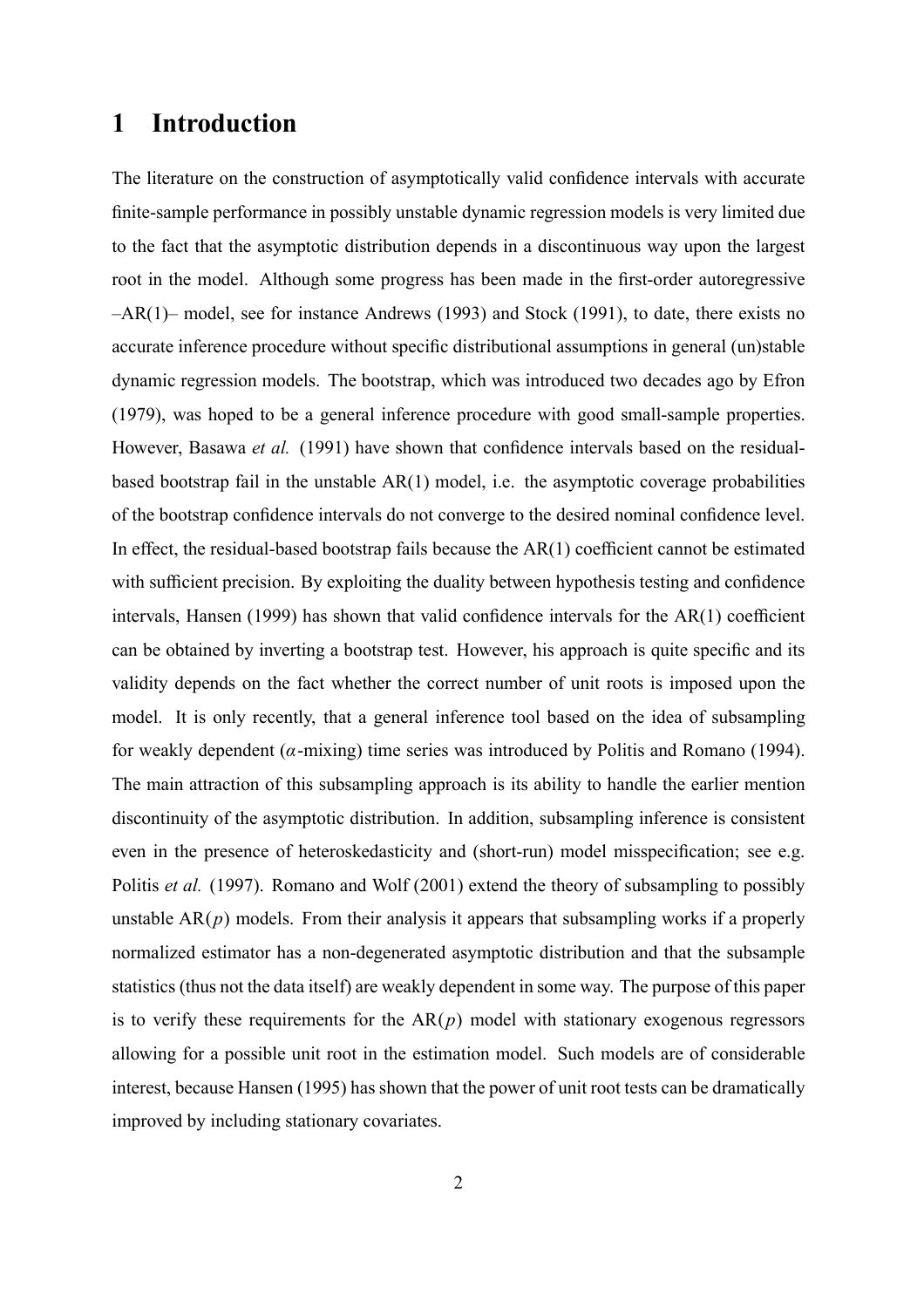For ease of exposition, we shall focus on the  $AR(1)$  model including a univariate covariate in this section. Since the asymptotic distribution of the ordinary least-squares (OLS) estimator of the AR(1) coefficient depends on the deterministic variables included in the estimation model when there is a unit root, a constant and linear trend is always included in the model. Hence, we consider the following estimation model

$$
y_t = \delta y_{t-1} + \beta_0 z_t + \mu + \pi t + \varepsilon_t, \qquad t = 2, ..., n,
$$
 (1)

where  $\varepsilon_t$  is i.i.d. with mean zero and variance  $\sigma_{\varepsilon}^2$ ,  $z_t$  is a stationary regressor and  $\{\varepsilon_t\}$  is independent  $\{z_t\}$ . The goal is to construct a confidence interval for  $\delta$  using only the observables  $\{(y_t, z_t)\}_{t=1}^n$ . Such a confidence interval can be based on an asymptotically pivotal quantity, which is a function of both the parameter of interest and its estimator. Here, the confidence interval is based on the studentized OLS estimator of  $\delta$ , i.e.

$$
\frac{\hat{\delta}_n - \delta}{SE(\hat{\delta}_n)},\tag{2}
$$

where  $\hat{\delta}_n$  denotes the OLS estimator of  $\delta$  and  $SE(\hat{\delta}_n)$  denotes its estimated standard error. Although the model given in (1) seems very specific, a wealth of asymptotic distributions for (2) arises by varying the parameters  $(\delta, \beta)$ . For instance, when  $|\delta| < 1$ , the standard normal distribution results, while a mixture of the Dickey-Fuller and standard normal is found when  $\delta = 1$ . Although outside the scope of this paper, even more distributions arise when  $z_t$  also contains a unit root. Then, both  $y_t$  and  $z_t$  are integrated of order 1 and the asymptotic distribution depends critically on the value of  $\beta_0$ , i.e. if  $\beta_0 = 0$  the variables do not cointegrate, while there is cointegration if  $\beta_0 \neq 0$ .

When  $\delta = 1$  (and  $z_t$  is stationary), Hansen (1995) has shown that

$$
\frac{\hat{\delta}_n - 1}{SE(\hat{\delta}_n)} \stackrel{d}{\to} \rho \frac{\int_0^1 \tilde{W} dW}{\left(\int_0^1 \tilde{W}^2 dr\right)^{1/2}} + (1 - \rho^2)^{1/2} \mathcal{N}(0, 1), \qquad , \tag{3}
$$

where *W* denotes a standard Brownian motion,  $\tilde{W}$  is a demeaned and detrended Brownian motion and  $\rho^2$  denotes the long-run squared correlation between  $\beta_0 z_t + \varepsilon_t$  and  $\varepsilon_t$ . For this particular model, this squared correlation is given by

$$
\rho^2 = \frac{1}{1 + \left(\frac{\beta}{1 - \gamma}\right)^2 \frac{\sigma_v^2}{\sigma_z^2}}.\tag{4}
$$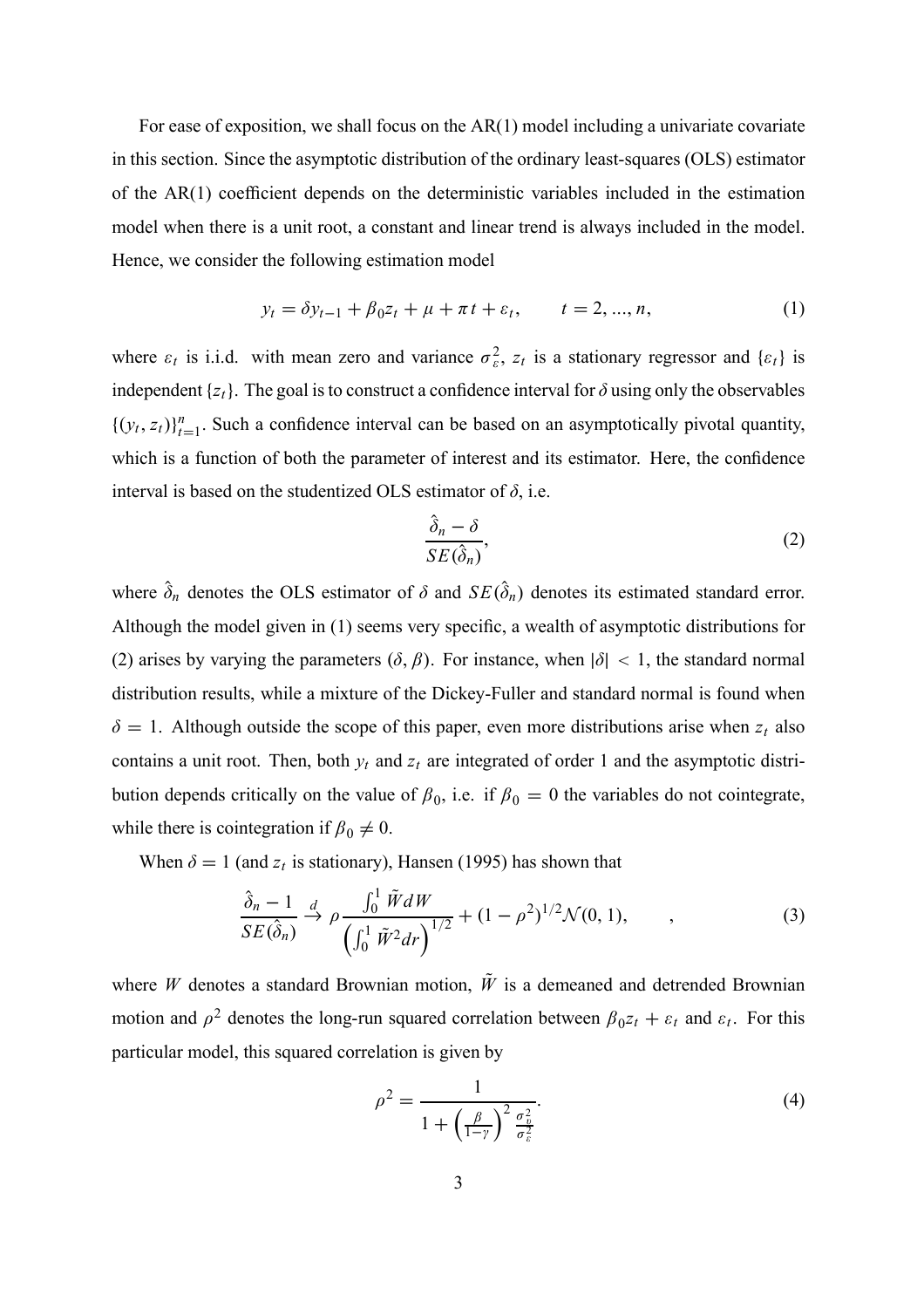From (3), it follows that the asymptotic distribution is a convex combination of the Dickey-Fuller distribution and the standard normal. As  $\rho^2 \rightarrow 1$ , we find the Dickey-Fuller distribution, and as  $\rho^2 \to 0$  we obtain the normal distribution. Hence, the asymptotic distribution depends on nuisance parameters, even asymptotically, which makes a resampling technique like the subsampling approach even more attractive. When  $|\delta| < 1$ ,  $y_t$  and  $z_t$  are asymptotically stationary and by classic asymptotic theory we obtain

$$
\frac{\hat{\delta}_n - \delta}{SE(\hat{\delta}_n)} \stackrel{d}{\to} \mathcal{N}(0, 1). \tag{5}
$$

The aim of the paper is to analyze, both asymptotically and in small samples, the behavior of subsampling confidence intervals for the largest root in autoregressive models with stationary exogenous variables. Section 2 specifies the general model and its assumptions. In Section 3, the subsampling approach is briefly described, while Section 4 verifies the requirements for the subsampling method to work in our specific model. In Section 5, the subsampling confidence intervals are investigated by a small simulation study. Section 6 illustrates the calibration algorithm using empirical data. Finally, Section 7 concludes.

## **2 Model and Assumptions**

Our framework largely corresponds to the framework considered in Hansen (1995). In unobservedcomponents form, the univariate series  $y_t$  is given by

$$
y_t = \mu_y + \pi_y t + s_t. \tag{6}
$$

The stochastic component  $s_t$  is modeled as

$$
s_t = \delta s_{t-1} + \phi(L)\Delta s_t + v_t,\tag{7}
$$

where  $\phi(L) = \phi_1 L - \dots - \phi_p L^p$  is a *p*th order polynomial in the lag operator and

$$
v_t = B(L)'(z_t - \mu_z) + \varepsilon_t.
$$
\n(8)

In (8),  $z_t$  is an *m*-vector,  $\mu_z = \mathbb{E}[z_t]$  and  $B(L) = \beta_0 + \beta_1 L + \ldots + \beta_q L^q$  is a lag polynomial of order *q*.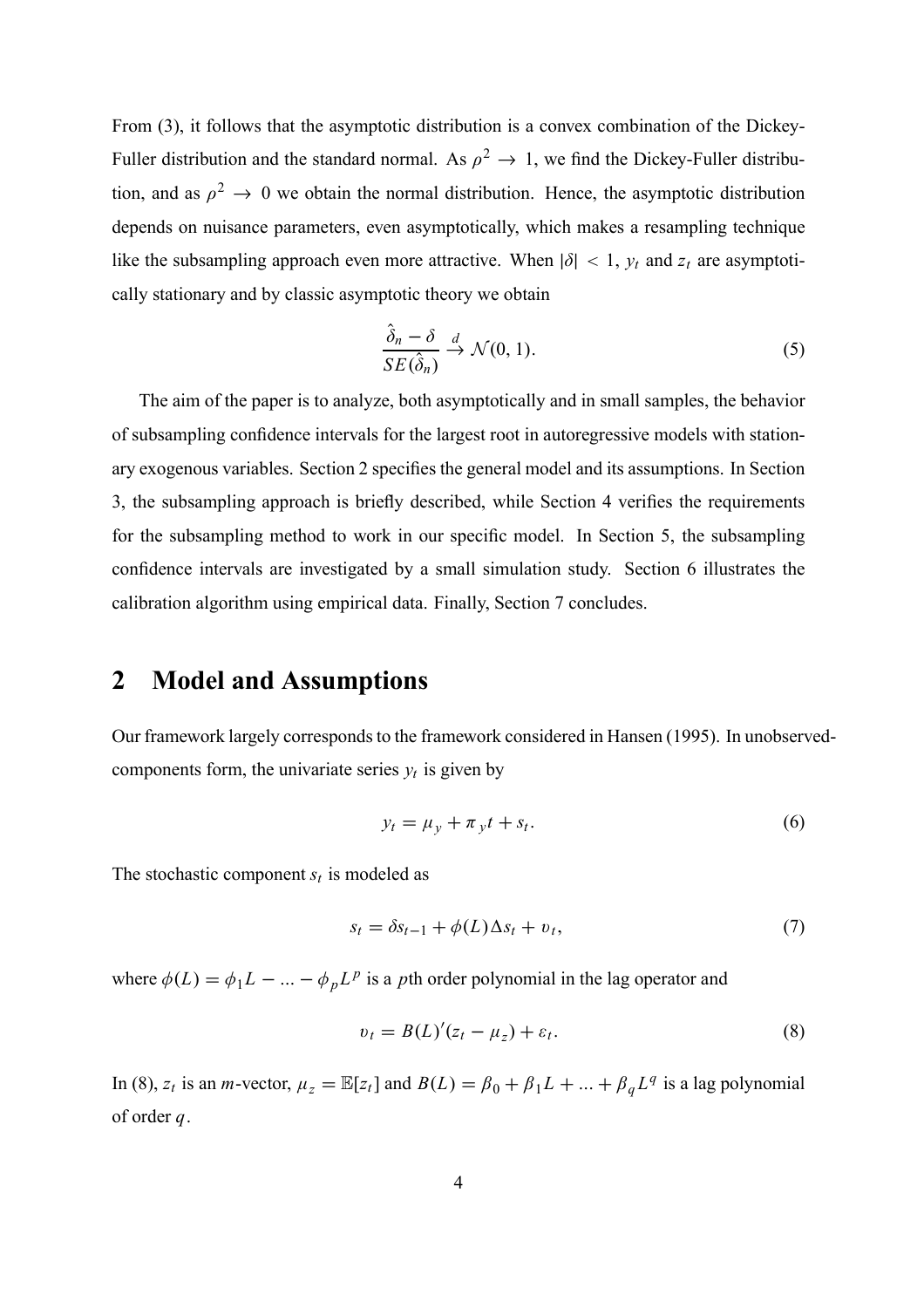In regression form, the model for  $y_t$  is given by

$$
y_t = \delta y_{t-1} + \phi(L)\Delta y_t + B(L)'z_t + \mu + \pi t + \varepsilon_t,
$$
\n(9)

where  $\mu = \mu_y(1-\delta) + (\delta - \phi(1))\pi_y - B(1)'\mu_x$  and  $\pi = \pi_y(1-\delta)$ . Note that the parameter  $\pi$  on the time trend is zero when  $\delta = 1$  in (7) and (9). The asymptotic distribution of the OLS estimator  $\hat{\delta}_n$  depends on the long-run squared correlation between  $v_t$  and  $\varepsilon_t$ . Hence, define the  $2 \times 2$  long-run matrix

$$
\Omega = \sum_{k=-\infty}^{\infty} \mathbb{E}\left[\left(\begin{array}{c} v_t \\ \varepsilon_t \end{array}\right) \left(\begin{array}{cc} v_{t-k} & \varepsilon_{t-k} \end{array}\right)\right] = \left[\begin{array}{cc} \sigma_v^2 & \sigma_{v\varepsilon} \\ \sigma_{v\varepsilon} & \sigma_{\varepsilon}^2 \end{array}\right]
$$

and

$$
\rho^2 = \frac{\sigma_{v\varepsilon}^2}{\sigma_{\varepsilon}^2 \sigma_v^2}.
$$

Of course, if there are no covariates, i.e.  $B(L) = 0$ , then clearly  $\rho^2 = 1$ . The opposite extreme, i.e.  $\rho^2 = 0$ , is excluded for technical reasons.

The covariates are assumed to be  $\alpha$ -mixing. Specifically, given a random sequence  $\{w_t,$  $-\infty < t < \infty$ }, let  $\mathcal{F}^s_t$  be the  $\sigma$ -field generated by  $\{w_t, ..., w_s\}$ , and define the corresponding  $\alpha$ -mixing sequence by

$$
a_w(h) = \sup_t \sup_{A,B} [\mathbb{P}(A \text{ and } B) - \mathbb{P}(A)\mathbb{P}(B)],
$$

where A and B vary over the  $\sigma$ -fields  $\mathcal{F}_{-\infty}^t$  and  $\mathcal{F}_{t+h}^{\infty}$ , respectively. The sequence  $\{w_t\}$  is called  $\alpha$ -mixing or strong mixing if  $\alpha_w(h) \to 0$  as  $h \to \infty$ .

The assumptions are as follows:

**Assumption 1** *For some*  $r > 2$ *,* 

- *1.*  $\{z_t\}$  *is covariance stationary and strong mixing with mixing coefficients*  $\alpha_z(h)$ *, which*  $satisfy$   $\sum_{h=1}^{\infty} a_z(h)^{1-2/} < \infty;$
- 2.  $\varepsilon_t \sim i.i.d. (0, \sigma_{\varepsilon}^2)$
- *3.*  $\sup_t E[|z_t|^r + |\varepsilon_t|^r] < \infty;$
- *4.*  $E[z_{t-k}\varepsilon_t] = 0$  *for all k*;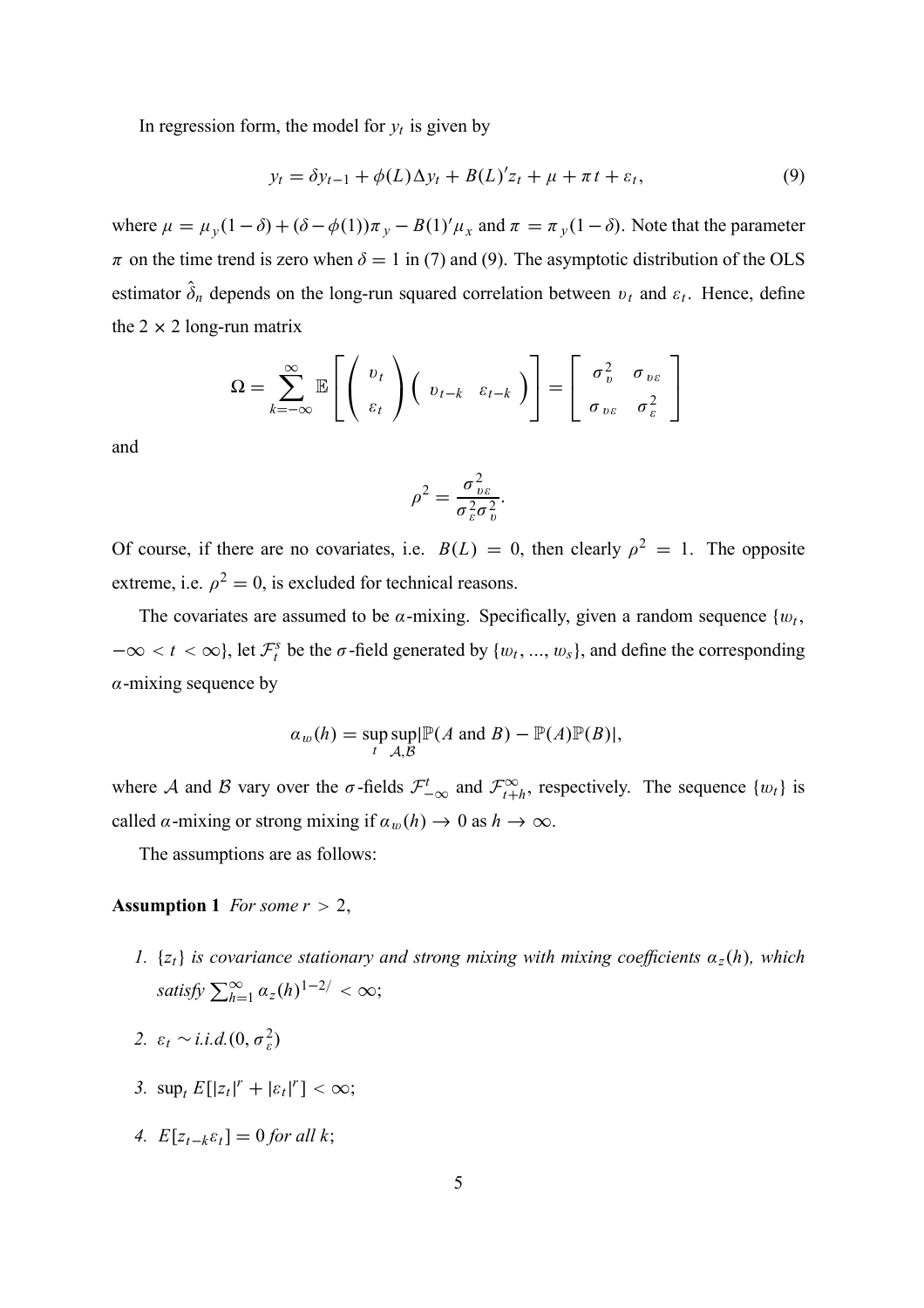- *5. the roots of*  $1 \phi(z)$  *all lie outside the unit circle;*
- *6.*  $E[q_t q'_t] > 0$ , where  $q_t = (\Delta y_{t-1}, ..., \Delta y_{t-p}, \Delta z'_t \mu_z, \Delta z'_{t-q} \mu_z)$ ';
- *7.*  $\sigma_v^2 > 0$  *and*  $\rho^2 > 0$ .

Discussion of these assumptions can be found in Hansen (1995). In contrast to Hansen, however, we assume that  $\varepsilon_t$  is uncorrelated with  $z_{t-k}$  for all *k* instead for  $0 \leq k \leq q$ . This is not a severe restriction since it is satisfied by any well-specified dynamic regression model. Moreover, it implies that  $\rho^2 = \sigma_{\varepsilon}^2 / \sigma_v^2$ . In addition, we assume that  $\varepsilon_t$  is i.i.d., while Hansen assumes that  $\varepsilon_t$  is  $\alpha$ -mixing. Under assumption 1, the limiting distribution of the *t*-ratio of  $\hat{\delta}_n$ is standard normal when  $|\delta|$  < 1 and a mixture of the Dickey-Fuller distribution and standard normal when  $\delta = 1$ .

### **3 The Subsampling Method**

The purpose of this section is to summarize the general theory behind subsampling and it is heavily based on Romano and Wolf (2001, Section 3). Suppose  $\{..., x_{-1}, x_0, x_1, ...\}$  is a sequence of vector-valued random variables defined on a common probability space with joint probability distribution  $P$ . The goal is to construct a confidence interval for some real-valued parameter  $\theta = \theta(\mathcal{P})$  on the basis of a sample {*x*<sub>1</sub>, ..., *x<sub>n</sub>*}. The time series {*x<sub>t</sub>*} will be assumed to satisfy a certain weak-dependence condition.

Let  $\hat{\theta}_n = \hat{\theta}_n(x_1, ..., x_n)$  be an estimator of  $\theta(\mathcal{P}) \in \mathbb{R}^k$ . Let  $\hat{\theta}_{b,t} = \hat{\theta}_b(x_t, ..., x_{t+b-1})$ denote the estimator of  $\theta$  based on subsample  $\{x_t, ..., x_{t+b-1}\}$ . Hence, the subindex *b* is the block size and *t* is the starting index of the block, so that  $\hat{\theta}_{n,1} = \hat{\theta}_n$ . We will focus on the studentized estimator  $\tau_n(\hat{\theta} - \theta)/\hat{\sigma}_n$ , where  $\hat{\sigma}_n = \hat{\sigma}_n(x_1, ..., x_n)$  is some positive estimator of scale. Define

$$
\mathcal{L}_b(x) = \mathbb{P}\left(\tau_b(\hat{\theta}_{b,t} - \theta)/\hat{\sigma}_{b,t} \le x\right)
$$
 (10)

as the distribution of  $\tau_b(\hat{\theta}_{b,t} - \theta)/\hat{\sigma}_{b,t}$ , which is assumed to be independent of *t*. Note that with this notation the finite-sample distribution of  $\tau_n(\hat{\theta}_n - \theta)/\hat{\sigma}_n$  can be written as  $\mathcal{L}_n(x)$ . The major assumption that is needed to construct asymptotically valid confidence intervals for  $\theta$  is the following.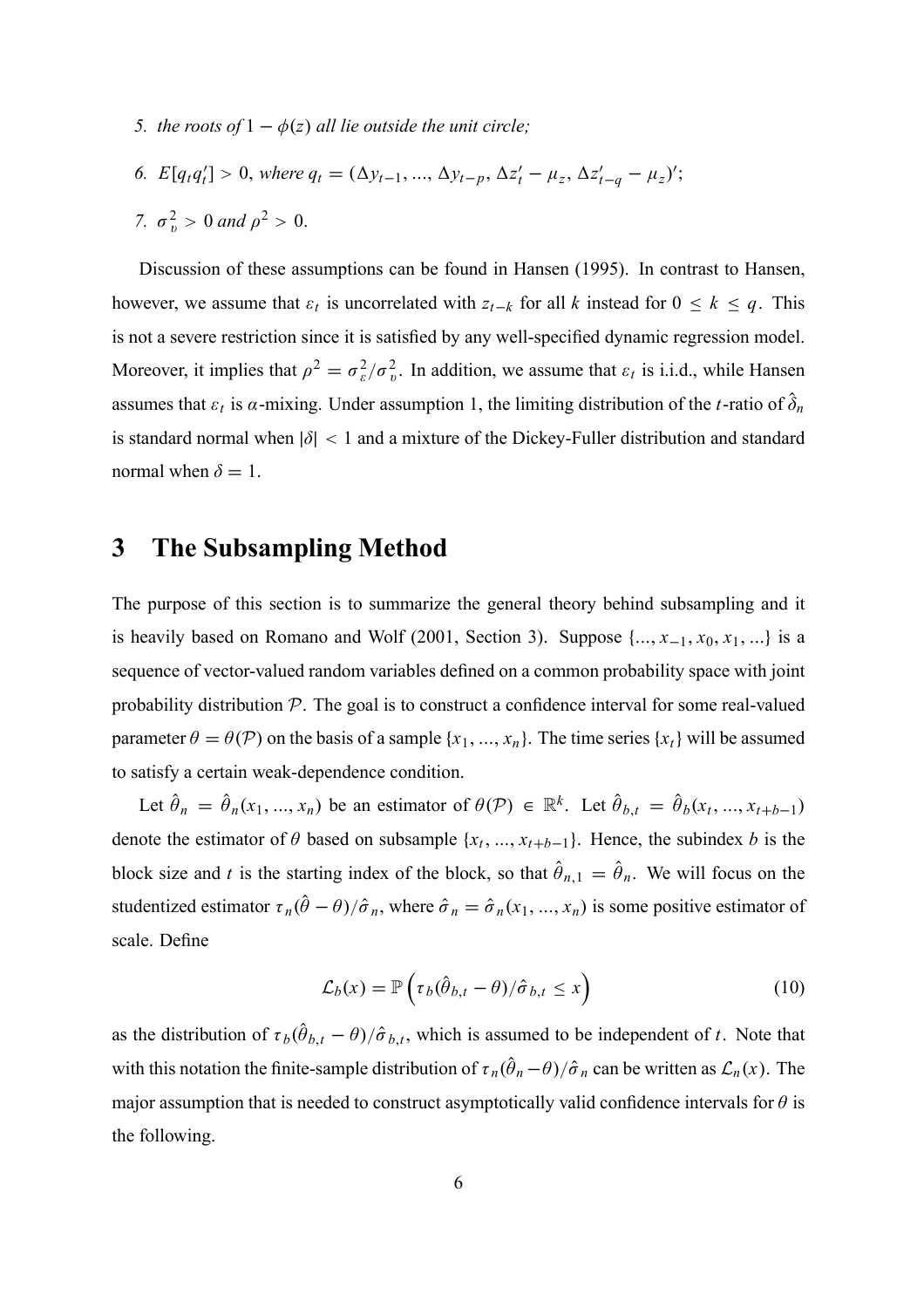**Assumption 2**  $\mathcal{L}_n(x)$  *converges weakly to a non-degenerated distribution*  $\mathcal{L}(x)$ *. In addition, there exist positive sequences*  $\{a_n\}$  *and*  $\{d_n\}$  *such that*  $\tau_n = a_n/d_n$ ,  $a_n(\hat{\theta}_n - \theta)$  *converges weakly to a limit distribution*  $\mathcal{L}_1(x)$  *and*  $d_n \hat{\sigma}_n$  *converges weakly to a limit distribution*  $\mathcal{L}_2(x)$ *without positive mass at zero.*

Assumption 2 states that the estimator and its scale estimator, after being properly normalized, have a limiting distribution. It is hard to conceive of any asymptotic theory without such a requirement. The subsampling approximation to the exact sampling distribution  $\mathcal{L}_n(x)$  is defined by

$$
\hat{\mathcal{L}}_b(x) = \frac{1}{n - b + 1} \sum_{t=1}^{n-b+1} 1\{\tau_b(\hat{\theta}_{b,t} - \hat{\theta}_n)/\hat{\sigma}_{b,t} \le x\}.
$$
\n(11)

The motivation behind the method is the following. The exact distribution of  $\tau_b(\hat{\theta}_{b,t} - \theta)/\hat{\sigma}_{b,t}$ is  $\mathcal{L}_b(x)$ . If both *b* and *n* are large, then the empirical distribution of the  $n - b + 1$  values of  $\tau_b(\hat{\theta}_{b,t} - \theta)/\hat{\sigma}_{b,t}$  should serve as a good approximation to  $\mathcal{L}_n(x)$ , which is the distribution we would like to approximate. Replacing the true parameter  $\theta$  by its estimator  $\hat{\theta}_n$  is permissible because  $\tau_n(\hat{\theta}_n - \theta)$  is of order  $\tau_b/\tau_n$  in probability and we will assume that  $\tau_b/\tau_n \to 0$ . The following theorem, which is taken from Romano and Wolf (2001, Theorem 3.2), shows that confidence intervals for  $\theta$  based on subsampling have asymptotically correct confidence coefficients.

**Theorem 1** *Under Assumption 2, suppose*  $a_b/a_n \to 0$ *,*  $\tau_b/\tau_n \to 0$ *,*  $b/n \to 0$  *and*  $b \to \infty$ *as*  $n \rightarrow ∞$ *. Also assume that*  $\{x_t\}$  *is near epoch dependent of size*  $-q$ *, for some*  $q > 2$ *, on a* basis process  $\{\zeta_t\}$  whose  $\alpha$ -mixing coefficients satisfy  $\lim_{n\to\infty} n^{-1} \sum_{h=1}^n a_{\zeta}(h)^{1-2/r} < \infty$ *for some*  $r > 0$ *.* 

*(i)* If x is a continuity point of  $\mathcal{L}(x)$ , then  $\hat{\mathcal{L}}_b(x) \to \mathcal{L}(x)$  in probability.

*(ii) If*  $\mathcal{L}(x)$  *is continuous, then*  $\sup_x |\hat{\mathcal{L}}_b(x) - \mathcal{L}(x)| \to 0$  *in probability.* 

 $(iii)$  For  $\alpha \in (0, 1)$ , let  $\hat{q}_b(\alpha) = \inf\{x : \mathcal{L}_b(x) \ge \alpha\}$ . So,  $\hat{q}_b(\alpha)$  serves as an  $\alpha$  quantile of *the subsampling distribution*  $\hat{\mathcal{L}}_b(x)$ *. Correspondingly, define*  $q(a) = \inf\{x : \mathcal{L}(x) \geq a\}$  *as an* a quantile of the asymptotic distribution  $\mathcal{L}(x)$ *. If*  $\mathcal{L}(x)$  *is continuous at*  $q(1 - \alpha)$ *, then* 

$$
\mathbb{P}\left(\tau_n(\hat{\theta}-\theta)/\hat{\sigma}_n\leq \hat{q}_b(\alpha)\right)\to 1-\alpha \quad \text{as } n\to\infty.
$$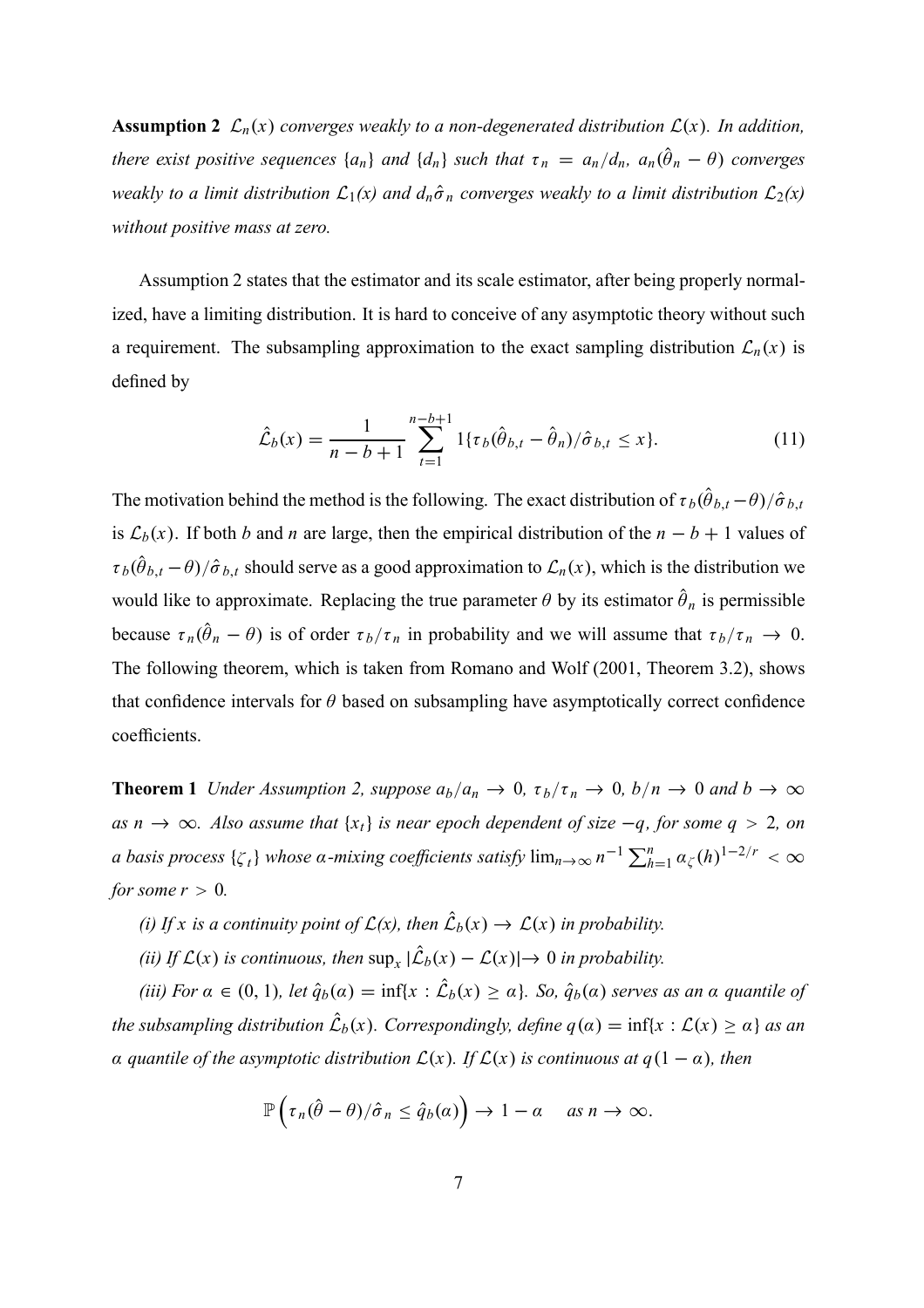*Thus, the asymptotic coverage probability of the interval*  $I_1(b) = [\hat{\theta}_n - \hat{\sigma}_n/\tau_n \hat{q}_b(a), \infty)$  *is the nominal level*  $(1 - \alpha)$ *.* 

The interval *I*1(*b*) defined in Theorem 1 corresponds to a one-sided percentile-*t* interval in the bootstrap literature, see e.g. Hall (1992). A two-sided equal-tailed (ET) confidence interval is given by

$$
I_2^{ET}(b) = [\hat{\theta}_n - \hat{\sigma}_n/\tau_n \hat{q}_b (1 - \alpha/2), \hat{\theta}_n - \hat{\sigma}_n/\tau_n \hat{q}_b (\alpha/2)].
$$
 (12)

Although ET intervals could give important information about the asymmetry of a finitesample distribution, Hall (1988) has shown that symmetric bootstrap confidence intervals enjoy enhanced coverage and can be shorter than equal-tailed confidence intervals, even in asymmetric circumstances. Hence, we also consider a two-sided symmetric (SYM) confidence interval for  $\theta$ , which can be based on the sampling distribution

$$
\mathcal{L}_n^{|\cdot|}(x) = \mathbb{P}\left(\tau_n|\hat{\theta}_n - \theta|/\hat{\sigma}_n \le x\right). \tag{13}
$$

Defining

$$
\hat{\mathcal{L}}_b^{|\cdot|}(x) = \frac{1}{n - b + 1} \sum_{t=1}^{n - b + 1} 1\{\tau_b|\hat{\theta}_{b,t} - \hat{\theta}_n|/\hat{\sigma}_{b,t} \le x\}
$$
(14)

as the subsampling approximation of  $\mathcal{L}_n^{\dagger}(\mathbf{x})$ , then a two-sided symmetric interval is given by

$$
I_2^{SYM}(b) = [\hat{\theta}_n - \hat{\sigma}_n/\tau_n \hat{q}_b^{|\cdot|}(1-\alpha), \hat{\theta}_n + \hat{\sigma}_n/\tau_n \hat{q}_b^{|\cdot|}(1-\alpha)],
$$
\n(15)

where  $\hat{q}_b^{\dagger}(\alpha) = \inf\{x : \hat{\mathcal{L}}_b^{\dagger}(\alpha) \ge \alpha\}$  denotes the  $\alpha$  quantile of  $\hat{\mathcal{L}}_n^{\dagger}(\alpha)$ . Romano and Wolf (2001, Corollary 3.2) show that  $I_2^{SYM}(b)$  has the correct asymptotic confidence level.

## **4 Subsampling in the AR(p) Model with Covariates**

We shall now demonstrate that the general subsampling approach described in the previous section can be applied to construct asymptotically valid confidence intervals for the parameter  $\delta$  in the estimation model

$$
y_t = \delta y_{t-1} + \phi(L)\Delta y_t + B(L)'z_t + \mu + \pi t + \varepsilon_t.
$$
 (16)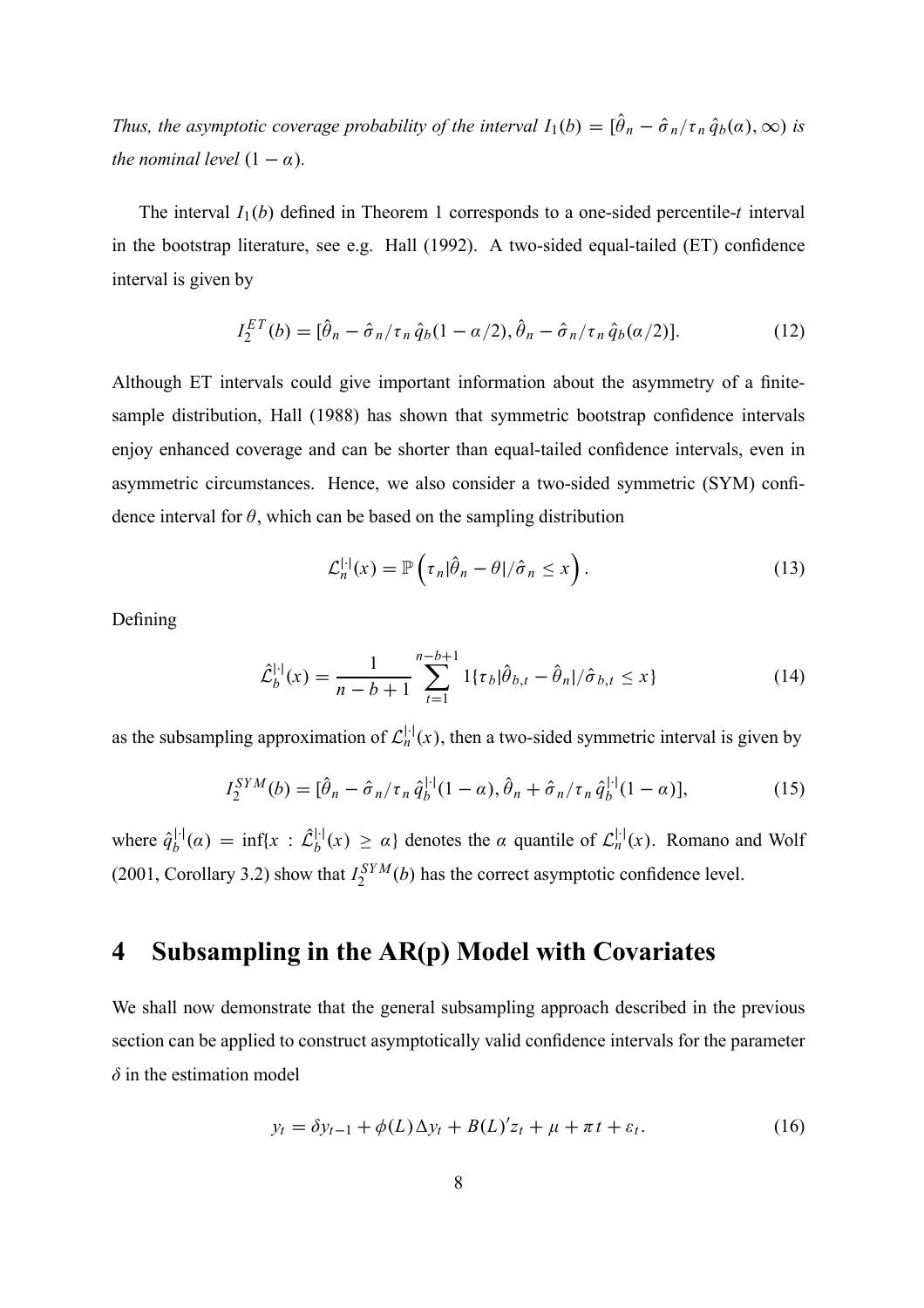Hence,  $\delta$  will play the role of the general parameter  $\theta$  of the previous section.

Let  $\hat{\delta}_n$  denote the OLS estimator of  $\delta$ . If  $\tilde{y}_t$  denotes the residual from regressing  $y_t$  on all the regressors shown in (16) except  $y_{t-1}$ , i.e.

$$
\tilde{y}_t = y_t - \left(\sum_{j=t_0}^n y_j w_j'\right) \left(\sum_{j=t_0}^n w_j w_j'\right)^{-1} w_j,\tag{17}
$$

where  $t_0 = \max(p+1, q+1)$  and  $w'_j = (\Delta y_{j-1}, ..., \Delta y_{j-p}, z'_j, ..., z'_{j-q}, 1, j)'$ , then

$$
\hat{\delta}_n - \delta = \frac{\sum \tilde{y}_{t-1} \varepsilon_t}{\sum \tilde{y}_{t-1}^2}.
$$
\n(18)

Consequently,  $\hat{\delta}_{b,t}$  is the OLS estimator for  $\delta$  based on the block of data {*y<sub>t</sub>*, ..., *y<sub>t+b−1</sub>*, *z<sub>t</sub>*, ..., *z*<sub>t+*b*−1</sub>}. Denote the corresponding OLS standard errors by *SE*( $\hat{\delta}_n$ ) and *SE*( $\hat{\delta}_{b,t}$ ). To apply the methodology of Section 2, we define  $\hat{\sigma}_n = \sqrt{n} SE(\hat{\delta}_n)$  and  $\hat{\sigma}_{b,t} = \sqrt{b} SE(\hat{\delta}_{b,t})$  and let  $\tau_n = \sqrt{n}$  whatever the value of  $\delta$ . The next theorem states that confidence intervals for  $\delta$ based on the subsampling approach leads to consistent inference.

**Theorem 2** *Assume that b*  $\rightarrow \infty$  *and b*/*n*  $\rightarrow 0$  *as n*  $\rightarrow \infty$  *and that Assumption 1 holds. If*  $\theta = \delta$ ,  $\hat{\theta}_n = \hat{\delta}_n$ ,  $\hat{\sigma}_n = \sqrt{n} SE(\hat{\delta}_n)$ ,  $x_t = (y_t z_t)$ , and  $\tau_n = \sqrt{n}$ , then conclusions (i)–(iii) of *Theorem 1 hold.*

**Proof of Theorem 2.** We have to show that the condition of Theorem 1 is satisfied for  $\delta \in (-1, 1]$ . Define  $\zeta_t = (z_t' \varepsilon_t)'$ . Consider first the case  $|\delta| < 1$ . Because  $y_t = \mu_y + \pi_y t + s_t$ , the residuals  $\tilde{y}_t$  are invariant with respect to  $(\mu_y, \pi_y)$ . Hence,  $\tilde{y}_t$  only depends on  $\{z_i, \varepsilon_i\}_{i=1}^t$ , which is assumed to be covariance stationary and strong mixing. Furthermore, the estimation model is correctly specified so that  $\varepsilon_t$  is an innovation. By the Liapounov theorem for mixing processes, see for instance White (1984, Ch. 5), we obtain

$$
\sqrt{n}(\hat{\delta}_n - \delta) = \frac{n^{-1/2} \sum \tilde{y}_{t-1} \varepsilon_t}{n^{-1} \sum \tilde{y}_{t-1}^2} \stackrel{d}{\to} \mathcal{N}(0, \frac{\sigma_{\varepsilon}^2}{\text{Var}(y_t)})
$$
(19)

and

$$
\hat{\sigma}_n^2 = n \text{Var}(\hat{\delta})
$$
\n
$$
= \frac{s_{\hat{\epsilon}}^2}{n^{-1} \sum \tilde{y}_{t-1}^2} \xrightarrow{p} \frac{\sigma_{\epsilon}^2}{\text{Var}(y_t)}.
$$
\n(20)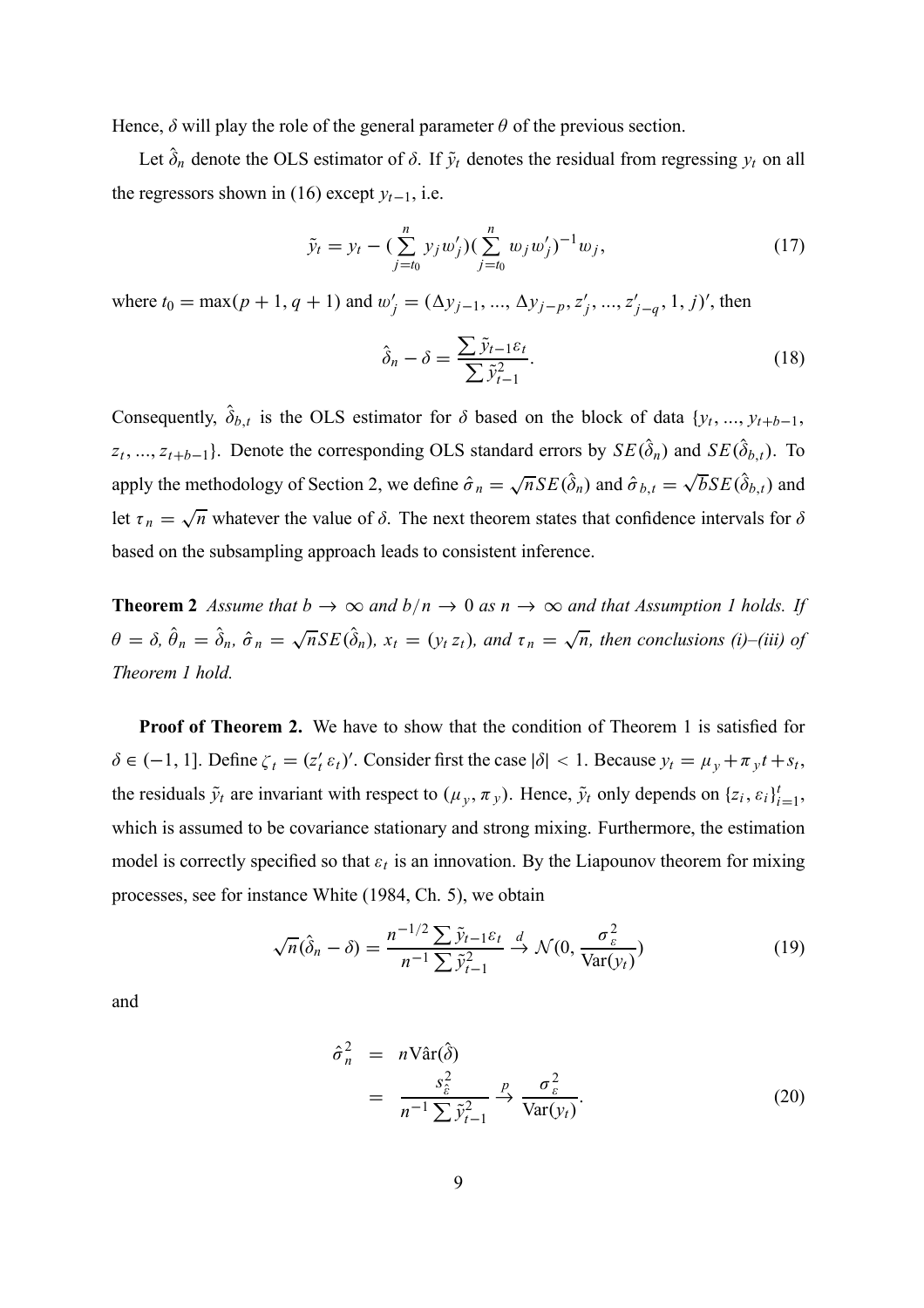Thus Assumption 1 holds with  $\tau_n = \sqrt{n}$ ,  $a_n = \sqrt{n}$  and  $d_n = 1$ . Let  $a_{n,b}(\cdot)$  denote the α-mixing coefficients corresponding to the sequence  $\{\tau_n(\hat{\delta}_{b,t} - \delta)/\hat{\sigma}_{b,t}, \hat{\sigma}_{b,t}\}_{t=1}^{n-b+1}$ . It is sufficient to show that  $n^{-1} \sum_{h=1}^{n} a_{n,b}(h) \to 0$ . To this end, note that both  $\hat{\delta}_{b,t}$  and  $\hat{\sigma}_{b,t}$  are functions of  $(\tilde{y}_t, ..., \tilde{y}_{t+b-1})$  so that  $\alpha_{n,b}(h) \le \min\{1, \alpha_{\zeta}(h-b)\}\)$ . This implies the mixing condition  $n^{-1} \sum_{h=1}^{n} a_{n,b}(h) \to 0$  as  $n \to \infty$ , since  $a_{\zeta}(h) \to 0$  as  $h \to \infty$  as well as  $b/n \to 0$  as  $n \to \infty$ .

Next, consider the case  $\delta = 1$ . Let  $\sigma_v^2$  denote the long-run variance of  $v_t = B(L)'(z_t \mu_z$ ) +  $\varepsilon_t$ . As shown in Hansen (1995),

$$
n(\hat{\delta}_n - 1) \stackrel{d}{\to} (1 - \phi(1)) \frac{\sigma_{\varepsilon}}{\sigma_v} \left( \rho \frac{\int_0^1 \tilde{W} dW}{\int_0^1 \tilde{W}^2 dr} + (1 - \rho^2)^{1/2} \frac{\int_0^1 \tilde{W} dV}{\int_0^1 \tilde{W}^2 dr} \right) \tag{21}
$$

and

$$
\hat{\sigma}_n^2 = n^2 \text{Var}(\hat{\delta})
$$
\n
$$
= \frac{s_{\hat{\epsilon}}^2}{n^{-2} \sum \tilde{y}_{t-1}^2} \xrightarrow{d} \frac{\sigma_{\epsilon}^2}{\sigma_v^2 \int_0^1 \tilde{W}^2 dr},
$$
\n(22)

where *V* is a standard Brownian motion independent of *W*.

To check the condition of Theorem 2, note that assumption 1 holds with  $\tau_n = \sqrt{n}$ ,  $a_n = n$  and  $d_n = \sqrt{n}$ . Next, we will show that  $\hat{\delta}_{b,t} = \hat{\delta}_{b,t}(y_t, ..., y_{t+b-1})$  and  $\hat{\sigma}_{b,t}$  $\hat{\sigma}_{b,t}(y_t, ..., y_{t+b-1})$  are functions of  $(\zeta_t, ..., \zeta_{t+b-1})$  only. First, note that we can always write  $y_i = y_t + \sum_{s=t+1}^i \Delta y_t$  for  $i \in \{t+1, ..., t+b-1\}$ . Hence,  $\hat{\delta}_{b,t}$  and  $\hat{\sigma}_{b,t}$  are functions of  $(y_t, \Delta y_{t+1}, ..., \Delta y_{t+b-1})$ . When  $\delta = 1$ , we can always write  $(i \in \{t+1, ..., t+b-1\})$ 

$$
y_i = y_t + f(\Delta y_{t+1}, ..., \Delta y_i, z_t, ..., z_i, \varepsilon_{t+1}, ..., \varepsilon_i),
$$
\n(23)

so that  $y_i$  is a function of  $(y_t, \Delta y_{t+1}, ..., \Delta y_i, \zeta_t, ..., \zeta_{t+b-1})$ . However, the effect of the stochastic trend at time  $t + 1$ , which is represented by  $y_t$ , is annihilated since the estimation model contains a constant. Hence, the residual  $\tilde{y}_i$  is not a function of  $y_t$ . Furthermore, the time series properties of  $\Delta y_i$  are fully determined by  $\{z_s, \varepsilon_s\}_{s=t}^i$ , so we only need to consider the time series properties  $(\zeta_t, ..., \zeta_{t+b-1})$ . Since  $\alpha_{n,b}(b+h) \leq \alpha_{\zeta}(h)$ , we have that

$$
\frac{1}{n}\sum_{h=1}^{n}a_{n,b}(h)\leq \frac{b}{n}+\frac{1}{n}\sum_{h=1}^{n}a_{\zeta}(h),
$$
\n(24)

where the right-hand side converges to 0 by our mixing assumption on  $\zeta_t$ . This completes the proof.  $\Box$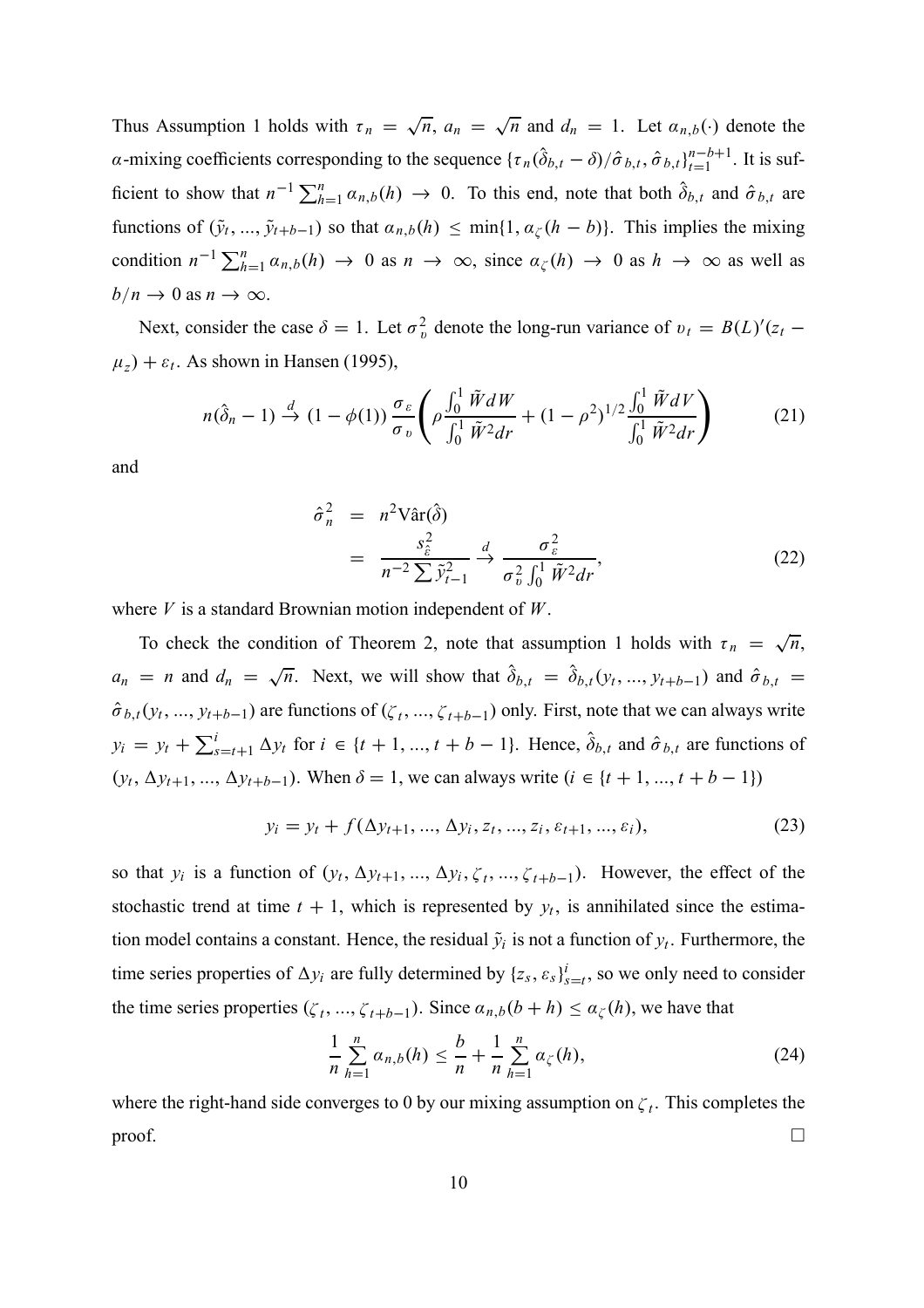This section concludes with two remarks. First, the asymptotic validity of the subsampling approach only requires that the innovations  $\varepsilon_t$  are a martingale difference sequence. Hence, the assumption that  $\varepsilon_t$  are i.i.d. disturbances could be relaxed considerably. If one would maintain the hypothesis of martingale innovations, however, the assumption of a finite  $r + 2$ moment of  $\varepsilon_t$  is required ( $r > 2$ ). Secondly, as noted by Hansen (1995), the results stated in (21) and (22) depend critically on the assumption that  $z_t$  is stationary, i.e. I(0). For instance, when both  $y_t$  and  $z_t$  are I(1) but not cointegrated then the asymptotic distribution will be of the form found by Phillips and Ouliaris (1990). It is of considerable interest to see if the subsampling approach is robust with respect to the order of integration of the covariates.

## **5 Finite-sample Performance**

In the previous section, the asymptotic validity of the subsampling approach was investigated. The asymptotic validity, however, is only a prerequisite. In this section, a small simulation study is performed to shed some light on the small-sample behavior of the subsampling method considered in this paper. All the simulations were carried out on a PC using the matrix programming language Gauss 3.2.

In the simulations, the data is generated according to an  $ARX(1)$  model given by

$$
y_t = \delta y_{t-1} + \beta_0 z_t + \varepsilon_t, \qquad t = 2, ..., n,
$$
 (25a)

$$
z_t = \gamma z_{t-1} + v_t, \tag{25b}
$$

where  $\varepsilon_t \sim NID(0, 1)$ ,  $v_t \sim NID(0, 1)$  and  $\{\varepsilon_t\}$  is independent of  $\{v_t\}$ . For  $\delta \in \{0.6, 0.9,$ 0.95, 1},  $\gamma \in \{0.6, 0.9, 0.95\}, \beta \in \{0.0, 0.1, 0.4\}, N = 1000$  realizations of  $\{y_t, z_t\}$  were generated according to the DGP given in (25) with sample size  $n = 100$ . We consider equal-tailed (ET) as well as symmetric (SYM) confidence intervals with a nominal confidence coefficient of 95%.

The performance of subsampling intervals critically depends on the ability to choose the "right' block size. This is due to the fact that for *b* close to *n*, all subsample statistics  $\hat{\delta}_{b,t}$  will almost equal the estimate  $\hat{\delta}_n$  obtained from the whole sample. If *b* is too small, however, the intervals can undercover or overcover depending on the time-series properties. The correct block size, say *b*∗, is chosen according to one of the two algorithms proposed by Romano and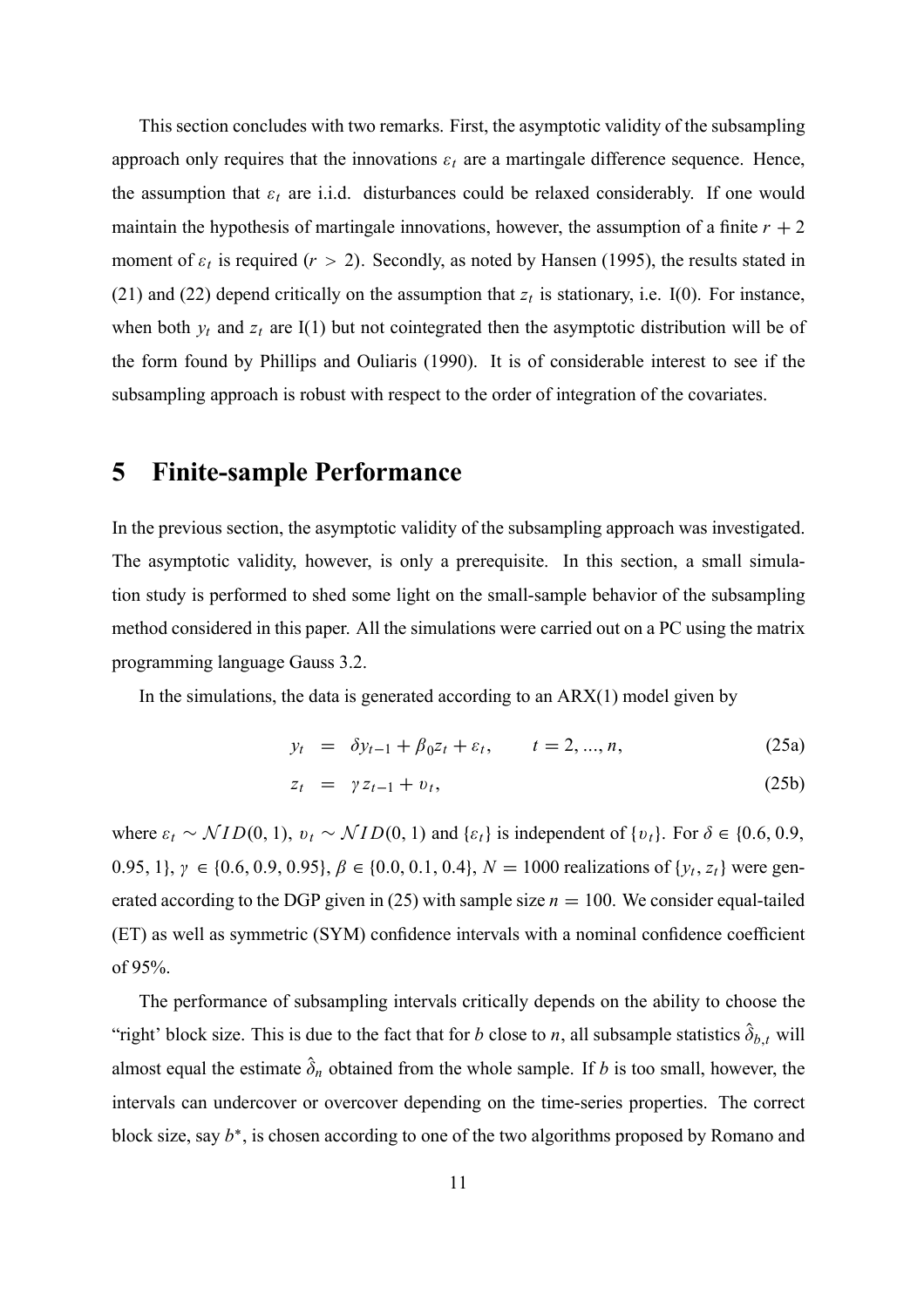Wolf (2001, Algorithms 5.1 and 5.2). The first algorithm is based on minimizing a running standard deviation for the confidence limits. The formal description is as follows:

- 1. For each *b* contained in the interval  $[b_{small}, b_{big}]$  compute a subsampling interval for  $\delta$ denoted by *I*(*b*).
- 2. Compute for each *b* a volatility index *V I*(*b*) as the standard deviation of the confidence limits over the interval  $[b-k, b+k]$ . The constant *k* in the algorithm denotes a "window" parameter. For both types of intervals considered (equal-tailed and symmetric), the standard deviation is calculated with respect to the lower confidence limits  ${I_{low}(b - )}$ *k*), ...,  $I_{low}(b + k)$ } and the upper confidence limits  $\{I_{high}(b - k), \ldots, I_{high}(b + k)\}$ .
- 3. Choose the optimal subsample size *b*∗ that minimizes *V I*(*b*) and report the interval based on the subsample size  $b^*$  and the original data, i.e.  $I(b^*)$ .

Secondly, we have investigated the performance of the calibration algorithm for choosing the "optimal" block size  $b^*$ . This algorithm can be described as follows:

1. Generate *K* residual-based bootstrap replications of  $y_t$  based on

$$
y_t = \hat{\delta} y_{t-1} + \hat{\beta}_0 z_t + \hat{\mu} + \hat{\beta}_t + \hat{\varepsilon}_t.
$$
 (26)

Let  $\mathcal{Y}_{k}^{*} = \{y_{1,k}^{*}, ..., y_{T,k}^{*}\}\$  denote the *k*-th bootstrap sample.

- 2. For each bootstrap sample  $\mathcal{Y}_k^*$  and block size  $b \in [b_{small}, b_{big}]$ , calculate the subsample confidence interval for  $\delta$  denoted by  $I_k^*(b)$ .
- 3. Compute the bootstrap estimate of the confidence level for each *b*, i.e.

$$
1 - \hat{a}^*(b) = \frac{1}{K} \sum 1\{\hat{\delta}_n \in I_k^*(b)\},
$$

where 1 $\{\cdot\}$  denotes the indicator function en  $\hat{\delta}_n$  is the estimate of  $\delta$  based on the original sample.

4. Choose the optimal subsample size *b*∗ such that the difference between the estimated confidence level based on the bootstrap replications and the desired nominal level are minimal, i.e.

$$
b^* = \underset{b}{\arg\min} (a - \hat{a}(b))^2.
$$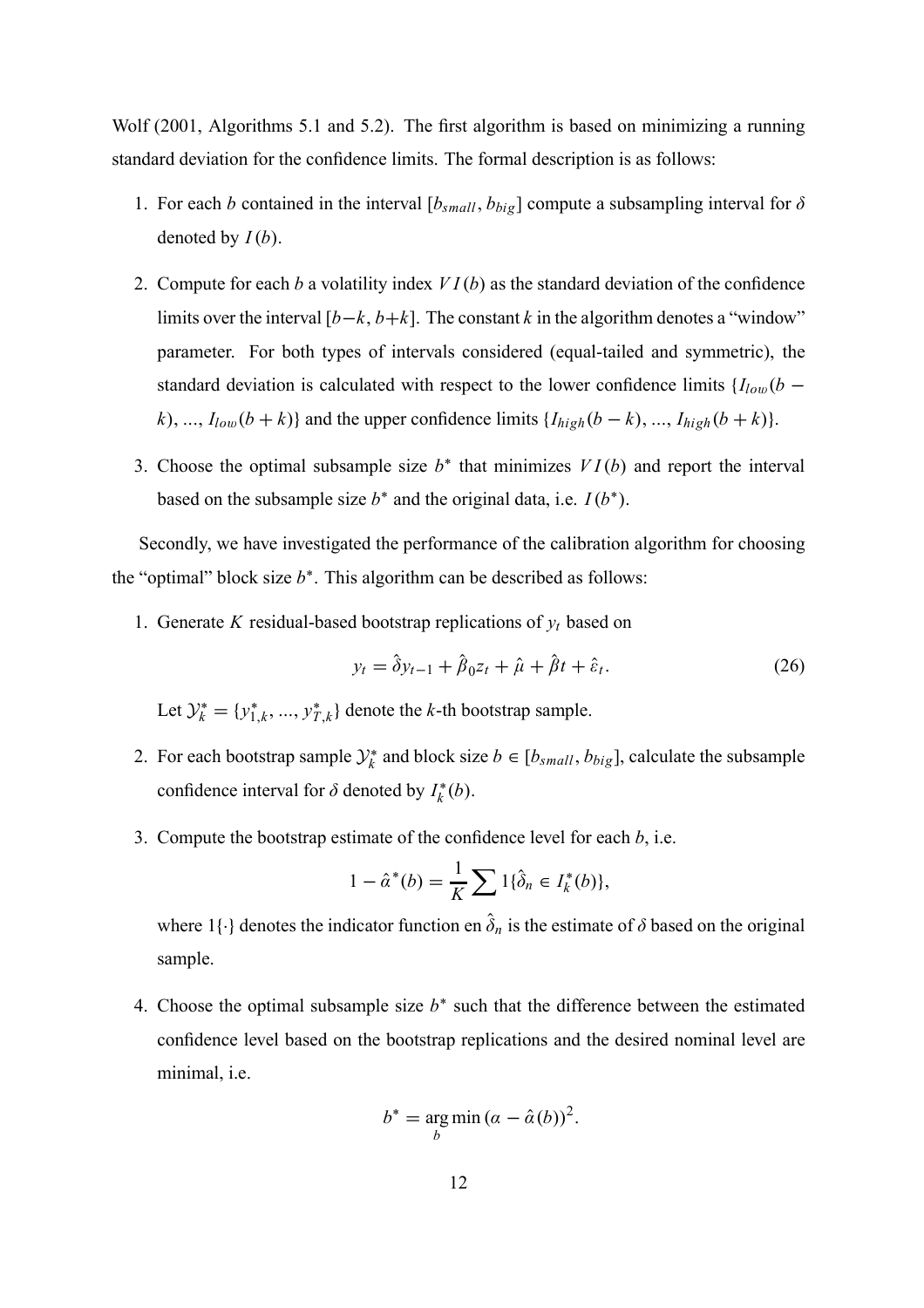5. The final interval is the subsampling interval based on the subsample size *b*∗ and the original data, i.e.  $I(b^*)$ .

It is noted that for the ET confidence interval, separate optimal block sizes are determined for the lower confidence limit (LCL) and the upper confidence limit (UCL) in both algorithms.

In the Monte Carlo study, we set  $k = 2$  and choose  $(b_{small}, b_{big}) = (8, 27)$ . Tables 1 (based on the first algorithm) and 2 (based on the second algorithm) show the estimates of the coverage probabilities in the estimation model including a constant and linear trend; see equation (26).

#### Insert Tables 1 and 2 about here.

From Table 1, which shows the results when minimizing the volatility, we observe that the ET interval undercovers the true parameter significantly. Furthermore, the coverage probabilities have a tendency to rise as the AR(1) parameter  $\delta$  increases towards 1. The effect of  $\gamma$  on the coverage probabilities seems only marginal. The SYM intervals significantly outperform the ET intervals except when  $\delta = 1$ . This can be explained by the fact that when  $\delta = 0$  and  $β$  is small, the finite-sample distribution of  $\hat{δ}_n$  is asymmetric. Unreported simulation results show that the coverage probabilities decrease as *b* increases. Hence, we conclude that the minimizing volatility algorithm chooses a block size which is larger than the "right" block size.

From Table 2, which gives the result for the calibration algorithm, we observe that subsampling inference can be very accurate. On average, equal-tailed intervals is at least as good as symmetric intervals. However, when  $\delta = 1$ , the ET intervals significantly outperforms the symmetric intervals.

Overall we conclude that the finite-sample performance of the subsampling is highly depend on the algorithm which is used to chose the "right" block size. The simulation results show that the calibration algorithm is superior to the volatility algorithm. This latter algorithm does not lead to accurate subsampling inference, at least in the parametrizations we have considered. The calibration algorithm, however, leads to estimated coverage probabilities which are very close to the nominal confidence level. The feasibility of this algorithm in practice is shown in the next section.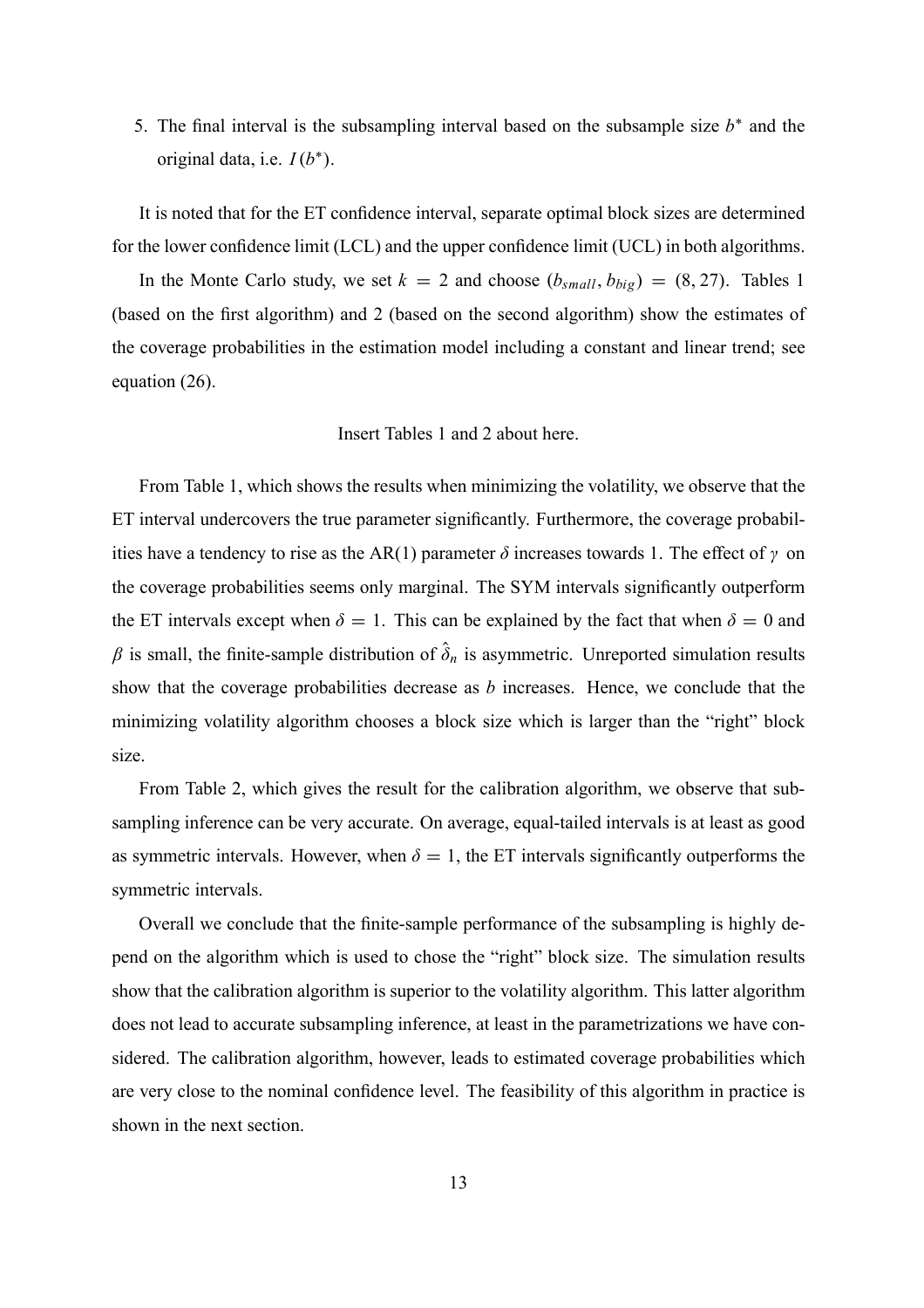#### **6 Empirical Illustration**

In this section, we shall construct a equal-tailed 95% subsampling interval based on the calibration algorithm for the largest root in industrial production using the first differences of unemployment as covariate. We consider annual data for the U.S. from 1890 through 1988 as used by Nelson and Plosser (1982) and extended by Schotman and van Dijk (1991). The log of industrial production was chose as the dependent variable  $(y_t)$ , while the first differences of unemployment (no logs) was used as a covariate  $(z_t)$ . The estimation equation includes a constant, linear time trend and three lags of the first differences. OLS yields the following estimates (*t*-values between parentheses):

$$
y_t = \underset{(-1.43)}{0.941} y_{t-1} - \underset{(-2.61)}{0.165} \Delta y_{t-1} - \underset{(-0.87)}{0.050} \Delta y_{t-2} - \underset{(-0.64)}{0.037} \Delta y_{t-3} - \underset{(-14.31)}{0.035} z_t + \underset{(2.20)}{0.128} + \underset{(1.44)}{0.002t} + \hat{\varepsilon}_t, \qquad t \in \{1895, ..., 1988\} \tag{27}
$$

In the calibration algorithm, we have to estimate the coverage probability for the lower confidence limit based on the 97.5% quantile and for the upper confidence limit based on the 2.5% quantile. These estimates are calculated from 1,000 bootstrap samples based on equation (27) and they are shown in Figures 1 and 2. From these figures, it can be read off that the optimal block sizes for the 2.5% and 97.5% quantiles are respectively 21 and 11. Hence, the optimal block size for the upper confidence limit is almost two times as large as the optimal block size for the lower confidence limit. This choice finally leads to the following 95% subsampling interval for the largest root in the model

$$
(0.941 - 0.042 \cdot 2.016, 0.941 + 0.042 \cdot 3.454) = (0.856, 1.086). \tag{28}
$$

This interval clearly contains the value 1, so that the hypothesis of a unit root cannot be rejected.

Insert Figures 1 and 2 about here.

#### **7 Conclusion**

Based on the theory developed in Romano and Wolf (2001), we have shown that subsampling inference is valid for the largest root in possibly unstable AR(*p*) models with stationary ex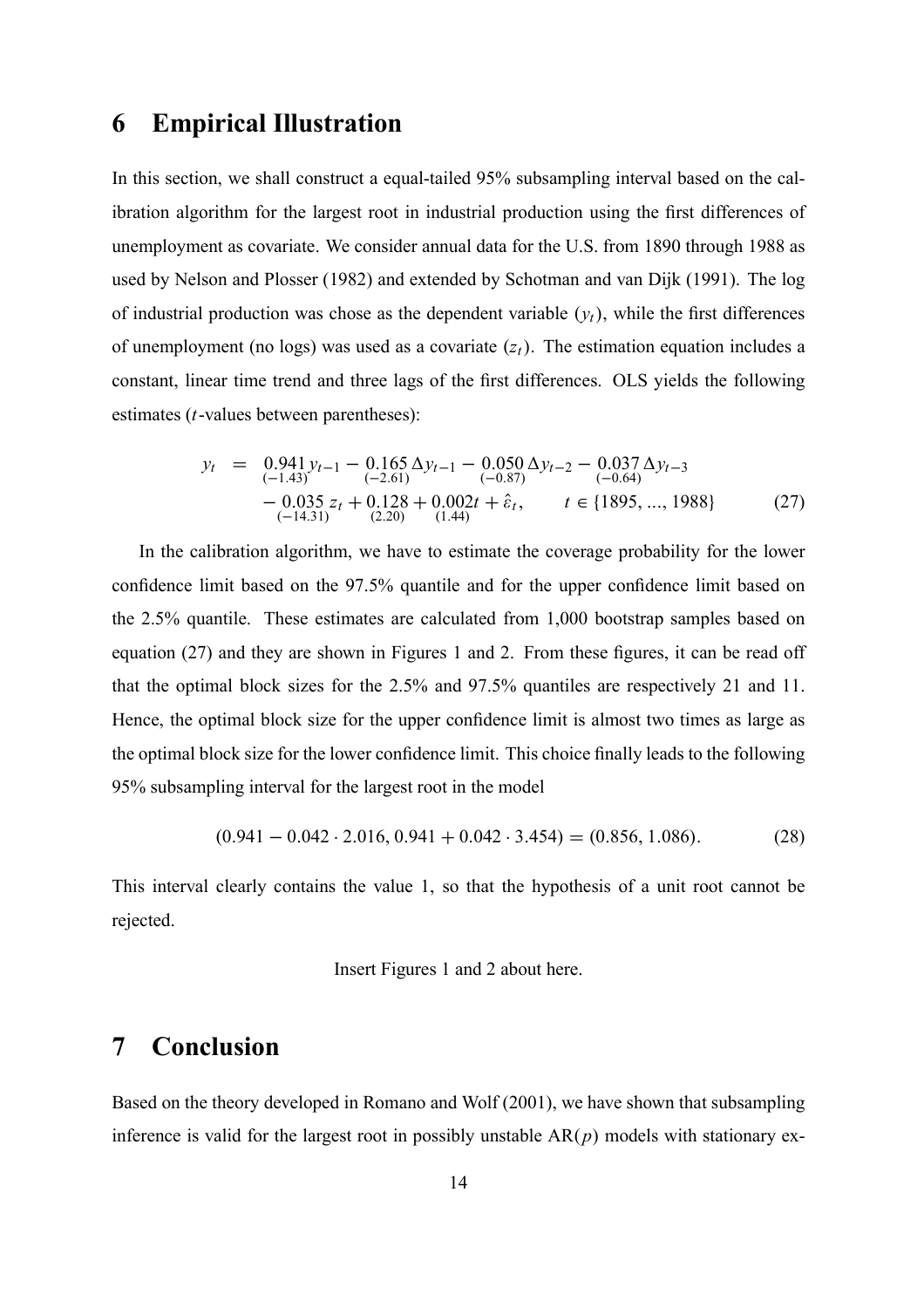ogenous regressors, i.e. subsampling confidence intervals for  $\delta$  have the correct confidence level in the model

$$
y_t = \delta y_{t-1} + \phi(L)\Delta y_t + B(L)'z_t + \mu + \pi t + \varepsilon_t,
$$
\n(29)

whether  $|\delta|$  < 1 or  $\delta = 1$ . Although classical confidence intervals for  $\delta$  could be obtained by pretesting procedures, such procedures are hampered by small-sample problems. By recomputing the studentized OLS estimator of  $\delta$ , the subsampling approach leads to a natural finite-sample approximation which is able to handle discontinuities of the limiting distribution of the estimator as a function of the underlying model parameters.

In our simulation study, two rules for selecting the correct block size are considered. The minimum volatility rule leads to estimated coverage probabilities which are uniformly too low. Subsampling inference based on the calibration rule turns out to be accurate in samples with 100 observations, at least in the parametrizations we have considered. The equal-tailed interval outperforms the symmetric interval in case a unit root is present.

To conclude, the subsampling approach is a general and powerful technique, which can yield accurate inference in model (29) under very general assumptions. The interesting question whether subsampling inference is robust with respect to the order of integration of the covariates is currently under investigation.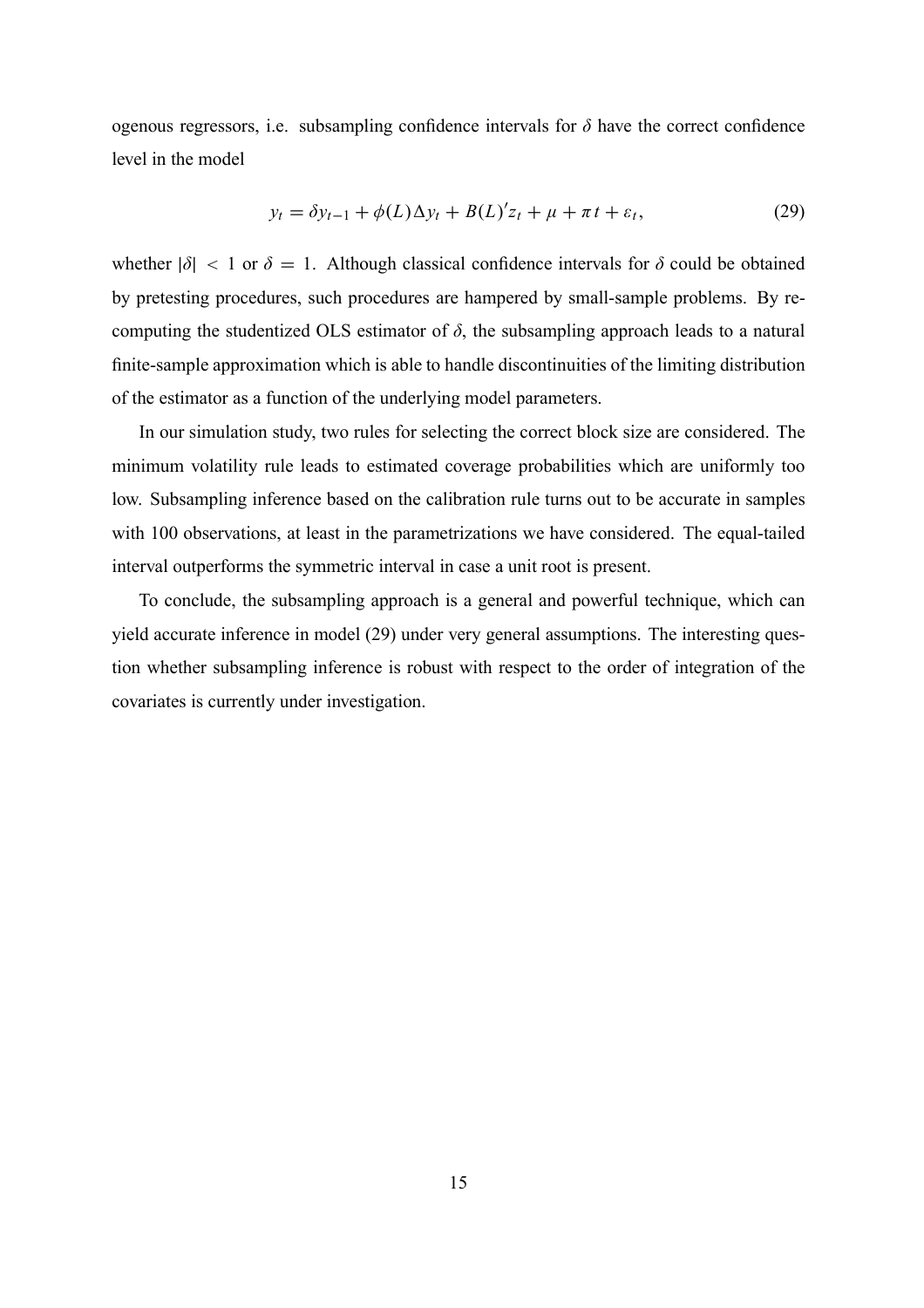## **References**

- Andrews, D. W. K. (1993). Exactly Median-unbiased Estimation of First-order Autoregressive/ Unit-root Models. *Econometrica*, 61, 139-165.
- Basawa, I. V., A. K. Mallik, W. P. McCormick, J. H. Reeves, and R. L. Taylor (1991). Bootstrapping Unstable First Order Autoregressive Processes. *The Annals of Statistics*, **19**, 1089-1101.
- Efron, B. (1979). Bootstrap Methods: Another look at the Jackknife. *The Annals of Statistics*, 7, 1–26.
- Hall, P. (1988). On Symmetric Bootstrap Confidence Intervals. *Journal of the Royal Statistical Society, series B,* 50, 35–45.
- Hall, P. (1992). *The Bootstrap and Edgeworth Expansion*. Springer-Verlag.
- Hansen, B. E. (1995). Rethinking the Univariate Approach to Unit Root Testing. *Econometric Theory*, **11**, 1148–1171.
- Hansen, B. E. (1999). The Grid Bootstrap and the Autoregressive Model. *The Review of Economics and Statistics*, **81**, 594–607.
- Nelson, C. R. and C. I. Plosser (1982). Trends and Random Walks in Macroeconomic Time Series. *Journal of Monetary Economics*, **10**, 139–162.
- Phillips, P. C. B. and S. Ouliaris (1990). Asymptotic properties of Residual Based Tests for Cointegration. *Econometrica*, **58**, 165–193.
- Politis, D. N. and J. P. Romano (1994). Large Sample Confidence Regions Based on Subsampling under Minimal Assumptions. *The Annals of Statistics*, 22, 2031–2050.
- Politis, D. N., J. P. Romano, and M. Wolf (1997). Subsampling for Heteroskedastic Time Series. *Journal of Econometrics*, **81**, 281-317.
- Romano, J. P. and M. Wolf (2001). Subsampling Intervals in Autoregressive Models with Linear Time Trend. *Econometrica*, 69, 1283-1314.
- Schotman, P. C. and H. K. van Dijk (1991). On Bayesian Routes to Unit Roots. *Journal of Applied Econometrics*, 6, 387-401.
- Stock, J. H. (1991). Confidence Intervals for the Largest Autoregressive Root in U.S. Macroeconomic Time Series. *Journal of Monetary Economics*, **28**, 435–459.
- White, H. (1984). *Asymptotic Theory for Econometricians*. Orlando: Academic Press.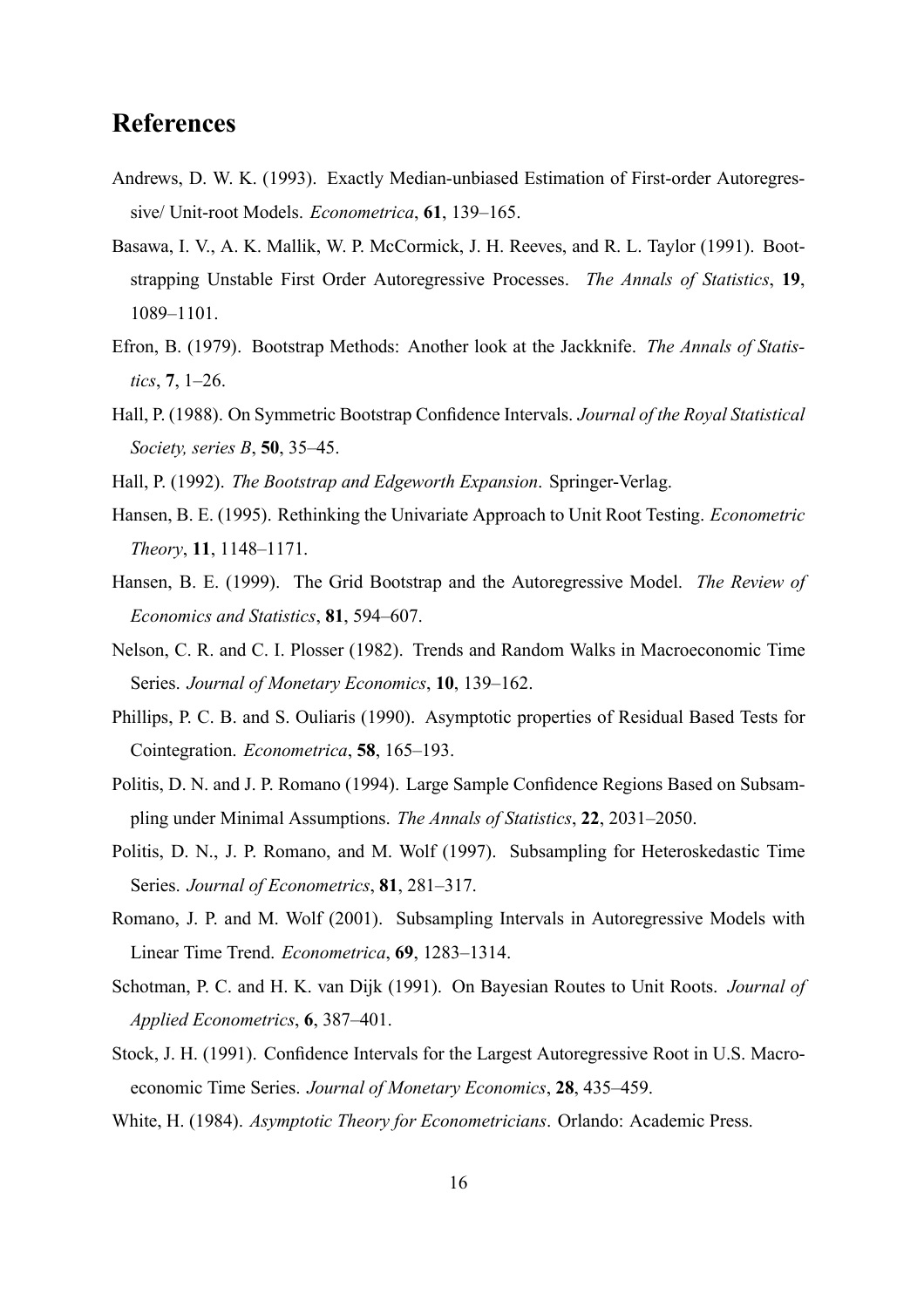Figure 1: Estimated coverage probability as function of the blocksize *b* based on 1,000 residual-based bootstrap replications.

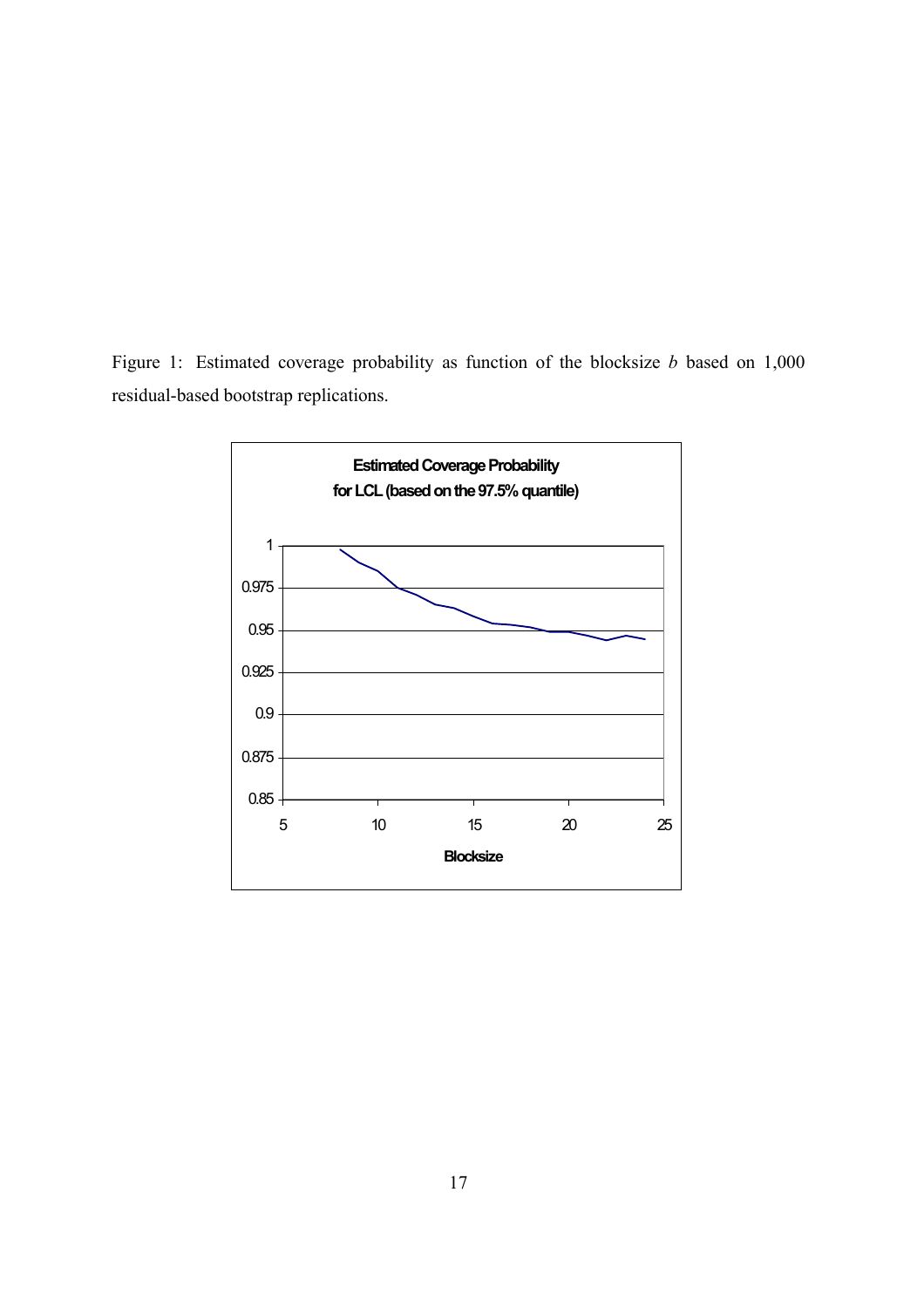Figure 2: Estimated coverage probability as function of the blocksize *b* based on 1,000 residual-based bootstrap replications.

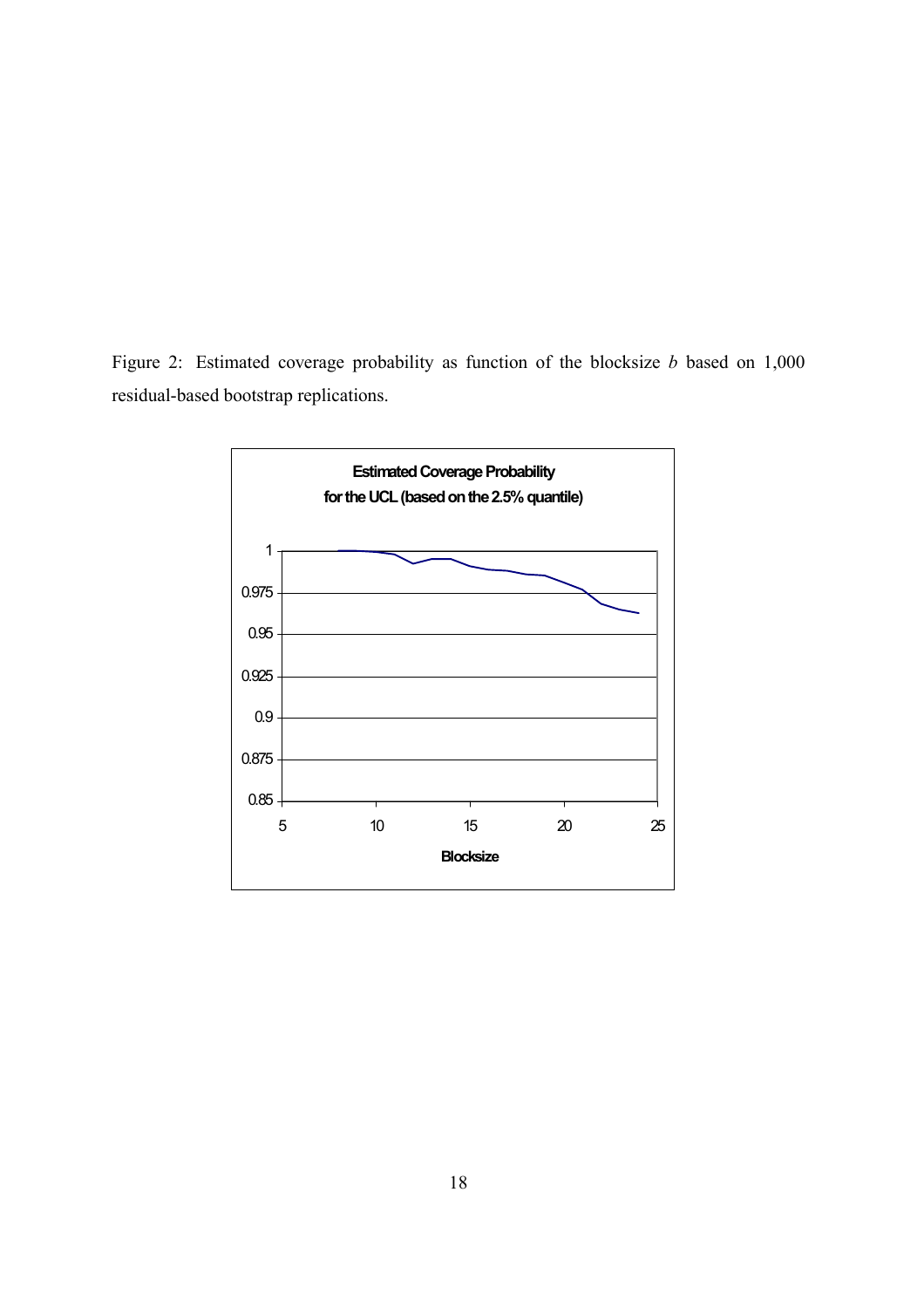Table 1: Estimated coverage probabilities (in %) of nominal 95% equal-tailed and symmetric confidence intervals for the AR(1) parameter  $\delta$  based on 1,000 replications and sample size  $n = 100$ . Block size is selected through minimising the volatility. The estimation model always includes an intercept and trend.

|                                                                                                                                                                        | $\beta=0.0$  |  |                |  |     |           |          |  |
|------------------------------------------------------------------------------------------------------------------------------------------------------------------------|--------------|--|----------------|--|-----|-----------|----------|--|
|                                                                                                                                                                        | Equal-tailed |  |                |  |     | Symmetric |          |  |
| $\delta\$ gamma                                                                                                                                                        |              |  | $0.6$ 0.9 0.95 |  | 0.6 |           | 0.9 0.95 |  |
|                                                                                                                                                                        |              |  |                |  | 90  | 91        | 92       |  |
|                                                                                                                                                                        |              |  |                |  |     | 92 90 89  |          |  |
|                                                                                                                                                                        |              |  |                |  | 90  | 86        | 86       |  |
| $\begin{tabular}{ c c c c } \hline 0.6 & 76 & 77 & 80 \\ \hline 0.9 & 80 & 80 & 79 \\ \hline 0.95 & 82 & 81 & 80 \\ \hline 1.0 & 84 & 83 & 81 \\ \hline \end{tabular}$ |              |  |                |  | 82  | 78        | 75       |  |

|--|--|--|--|--|

|                                                               | Equal-tailed |  |                | Symmetric |          |                |
|---------------------------------------------------------------|--------------|--|----------------|-----------|----------|----------------|
| $\delta\$ gamma                                               |              |  | $0.6$ 0.9 0.95 |           |          | $0.6$ 0.9 0.95 |
|                                                               |              |  |                | 92        | 92 92    |                |
|                                                               |              |  |                |           | 92 94 92 |                |
| 0.6 80 81 79<br>0.9 79 81 79<br>0.95 81 81 79<br>1.0 82 84 83 |              |  |                |           | 90 91 92 |                |
|                                                               |              |  |                | 78        | $85 - 8$ | 91             |

 $\beta = 0.4$ 

|                                                                                                                              | Equal-tailed |  |                          | Symmetric |          |                |  |
|------------------------------------------------------------------------------------------------------------------------------|--------------|--|--------------------------|-----------|----------|----------------|--|
|                                                                                                                              |              |  | $\delta$ \y 0.6 0.9 0.95 |           |          | $0.6$ 0.9 0.95 |  |
| $\begin{array}{c ccccc}\n0.6 & 78 & 80 & 80 \\ 0.9 & 79 & 81 & 79 \\ 0.95 & 83 & 79 & 78 \\ 1.0 & 86 & 82 & 79\n\end{array}$ |              |  |                          | 90        | 92 94    |                |  |
|                                                                                                                              |              |  |                          |           | 93 96 96 |                |  |
|                                                                                                                              |              |  |                          |           | 93 96 96 |                |  |
|                                                                                                                              |              |  |                          |           | 87 96 97 |                |  |